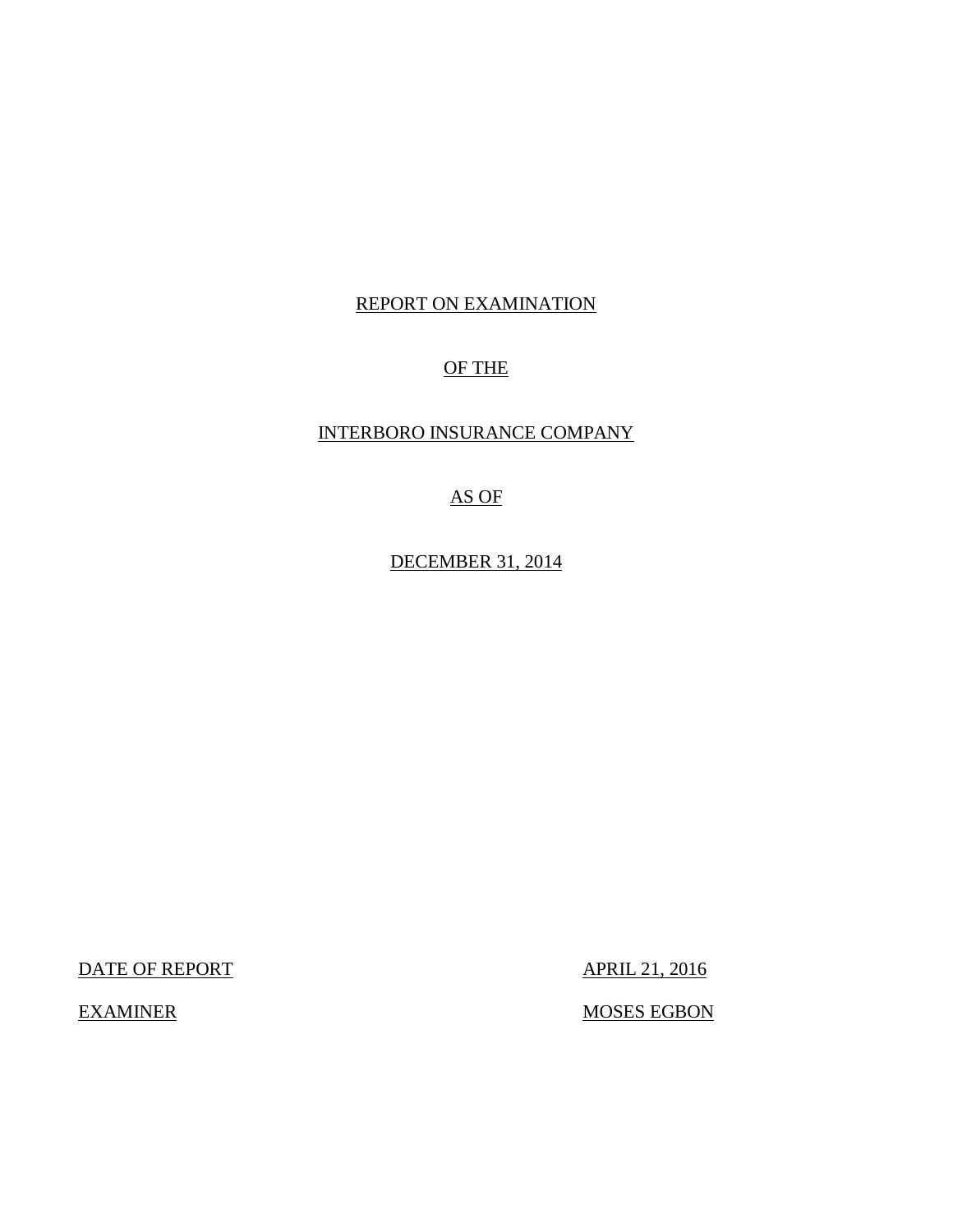## TABLE OF CONTENTS

## ITEM NO. PAGE NO.

| 1  | Scope of Examination                                                                                                                                             | $\overline{2}$                            |
|----|------------------------------------------------------------------------------------------------------------------------------------------------------------------|-------------------------------------------|
| 2. | Description of Company                                                                                                                                           | 3                                         |
|    | A. Management<br>B. Territory and plan of operation<br>C. Reinsurance<br>D. Holding company system<br>E. Significant operating ratios<br>F. Accounts and records | 4<br>6<br>$\overline{7}$<br>9<br>11<br>12 |
| 3. | <b>Financial Statements</b>                                                                                                                                      | 13                                        |
|    | A. Balance sheet<br>B. Statement of income<br>C. Capital and surplus account                                                                                     | 13<br>15<br>16                            |
| 4. | Losses and loss adjustment expenses                                                                                                                              | 17                                        |
| 5. | Subsequent events                                                                                                                                                | 17                                        |
| 6. | Compliance with prior report on examination                                                                                                                      | 18                                        |
| 7. | Summary of comments and recommendations                                                                                                                          | 20                                        |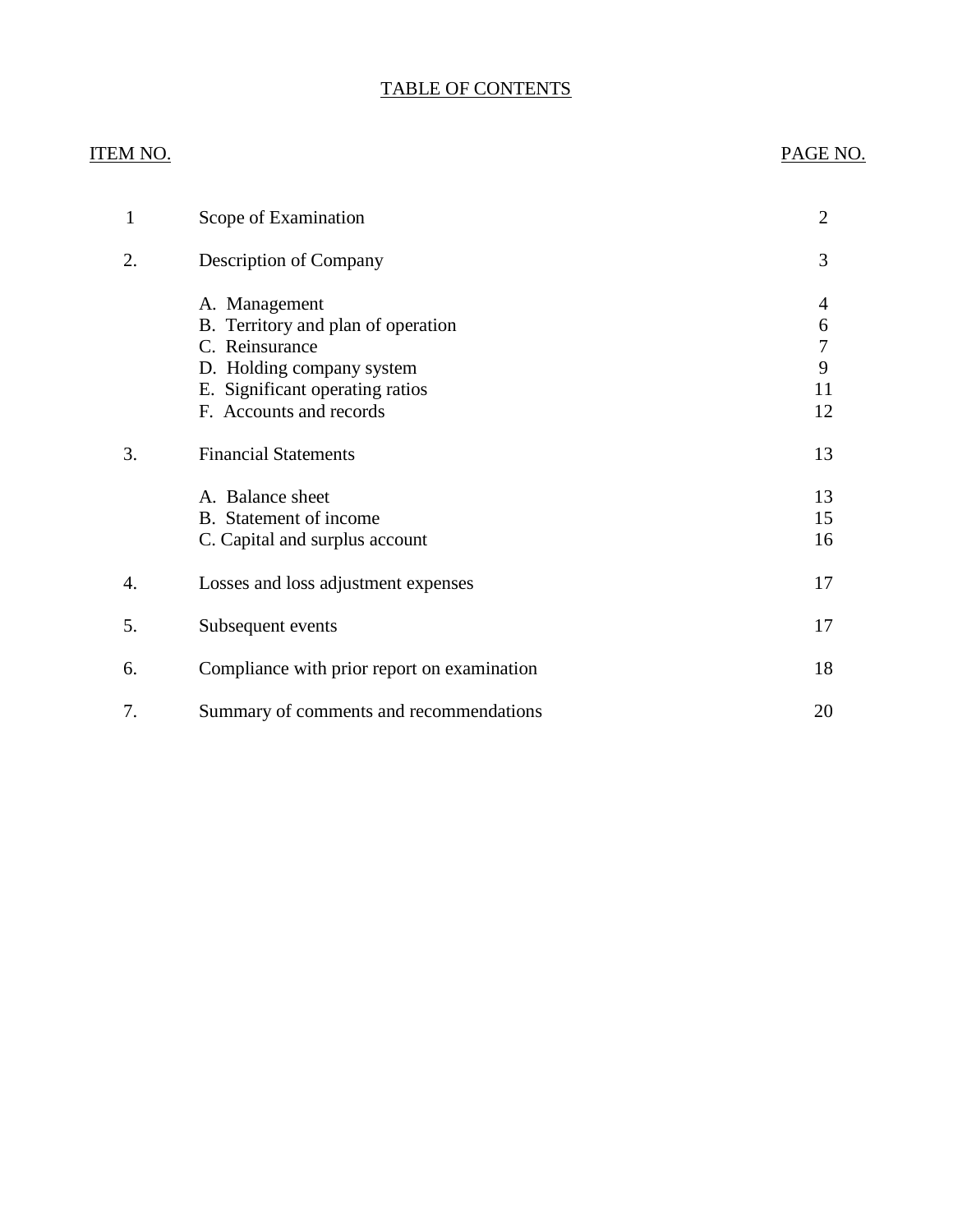

## NEW YORK STATE <sup>1</sup>*DEPARTMENTof*  FINANCIAL SERVICES

Andrew M. Cuomo **Maria T. Vullo** Maria T. Vullo Maria T. Vullo Maria T. Vullo Maria T. Vullo Governor Superintendent and Superintendent and Superintendent and Superintendent and Superintendent and Superintendent

April 21, 2016

Honorable Maria T. Vullo Superintendent New York State Department of Financial Services Albany, New York 12257

Madam:

Pursuant to the requirements of the New York Insurance Law, and in compliance with the instructions contained in Appointment Number 31253 dated November 14, 2014, attached hereto, I have made an examination into the condition and affairs of Interboro Insurance Company as of December 31, 2014, and submit the following report thereon.

 Wherever the designation "the Company" appears herein without qualification, it should be understood to indicate Interboro Insurance Company.

 Wherever the term "Department" appears herein without qualification, it should be understood to mean the New York State Department of Financial Services.

The examination was conducted at the Company's home office located at 155 Mineola Boulevard, Mineola New York 11510.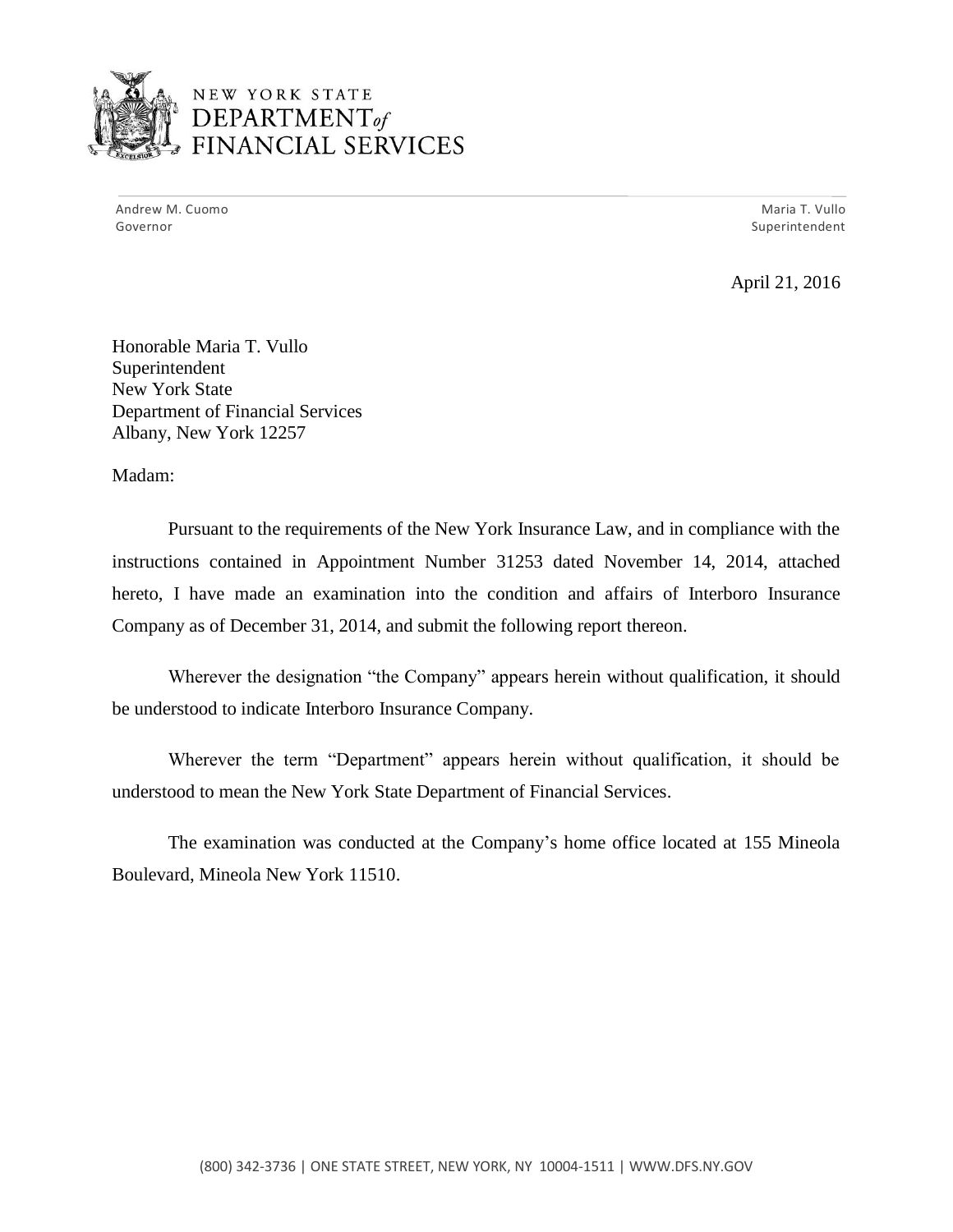#### <span id="page-3-0"></span>**2. SCOPE OF EXAMINATION**

The Department has performed an individual examination of the Company*,* a multi-state insurer. The previous examination was conducted as of December 31, 2009. This examination covered the five-year period from January 1, 2010 through December 31, 2014. Transactions occurring subsequent to this period were reviewed where deemed appropriate by the examiner.

 evaluating the overall financial statement presentation, management's compliance with Statutory This examination was conducted in accordance with the National Association of Insurance Commissioners ("NAIC") Financial Condition Examiners Handbook ("Handbook"), which requires that we plan and perform the examination to evaluate the financial condition and identify prospective risks of the Company by obtaining information about the Company including corporate governance, identifying and assessing inherent risks within the Company and evaluating system controls and procedures used to mitigate those risks. This examination also includes assessing the principles used and significant estimates made by management, as well as Accounting Principles and annual statement instructions when applicable to domestic state regulations.

 and evaluation of the Company's own control environment assessment. The examiners also relied upon audit work performed by the Company's independent public accountants when All financially significant accounts and activities of the Company were considered in accordance with the risk-focused examination process. This examination also included a review appropriate.

This examination report includes a summary of significant findings for the following items as called for in the Handbook:

> Significant subsequent events Company history Corporate records Management and control Fidelity bonds and other insurance Pensions, stock ownership and insurance plans Territory and plan of operation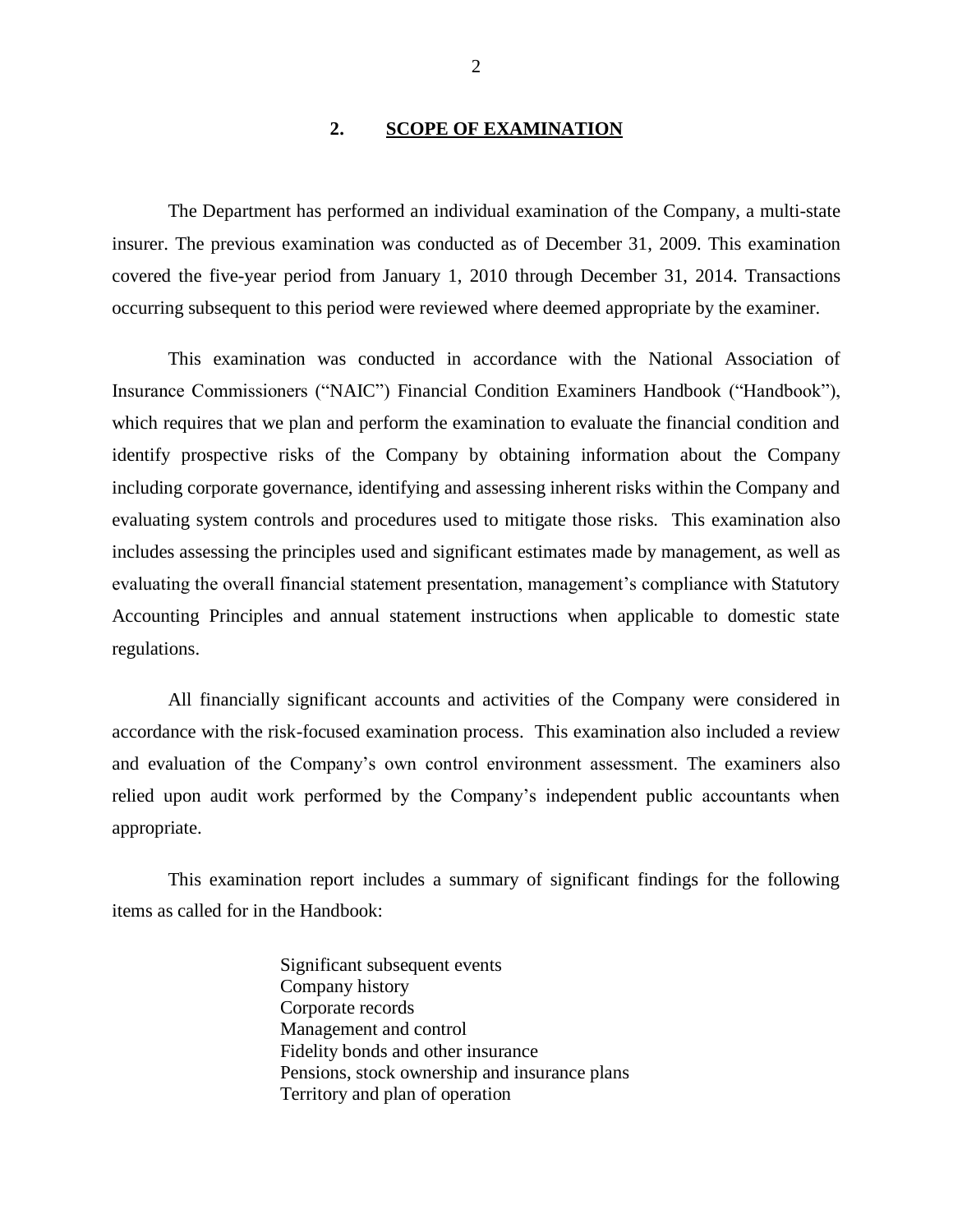Growth of Company Loss experience Reinsurance Accounts and records Statutory deposits Financial statements Summary of recommendations

A review was also made to ascertain what action was taken by the Company with regard to comments and recommendations contained in the prior report on examination.

This report on examination is confined to financial statements and comments on those matters that involve departures from laws, regulations or rules, or that are deemed to require explanation or description.

#### <span id="page-4-0"></span>**2. DESCRIPTION OF COMPANY**

 began to write workers' compensation and automobile liability insurance. On December 24, The Company was incorporated under the laws of the State of New York on March 7, 1914, as the Brewers Mutual Indemnity Insurance Company. On July 14, 1914, the Company 1918, the Company changed its name to Interboro Mutual Indemnity Insurance Company. In 1949, the Company amended its license to write multiple line insurance.

Due to financial difficulties and deterioration of surplus, the Company was placed into rehabilitation by an order of the Supreme Court of the State of New York, signed April 5, 2004. The Superintendent of the New York State Insurance Department, now called the New York State Department of Financial Services, was appointed as rehabilitator of the Company.

 authorized and approved by the Court in Nassau County. The Company's charter was amended On December 22, 2006, the rehabilitator of the Company filed a petition with the County Clerk of Nassau to request a court order for the conversion of the Company from a mutual insurer to a stock insurer. Effective February 1, 2007, the conversion of the Company was and restated for the issuance of common capital stock and the conversion to a stock insurer.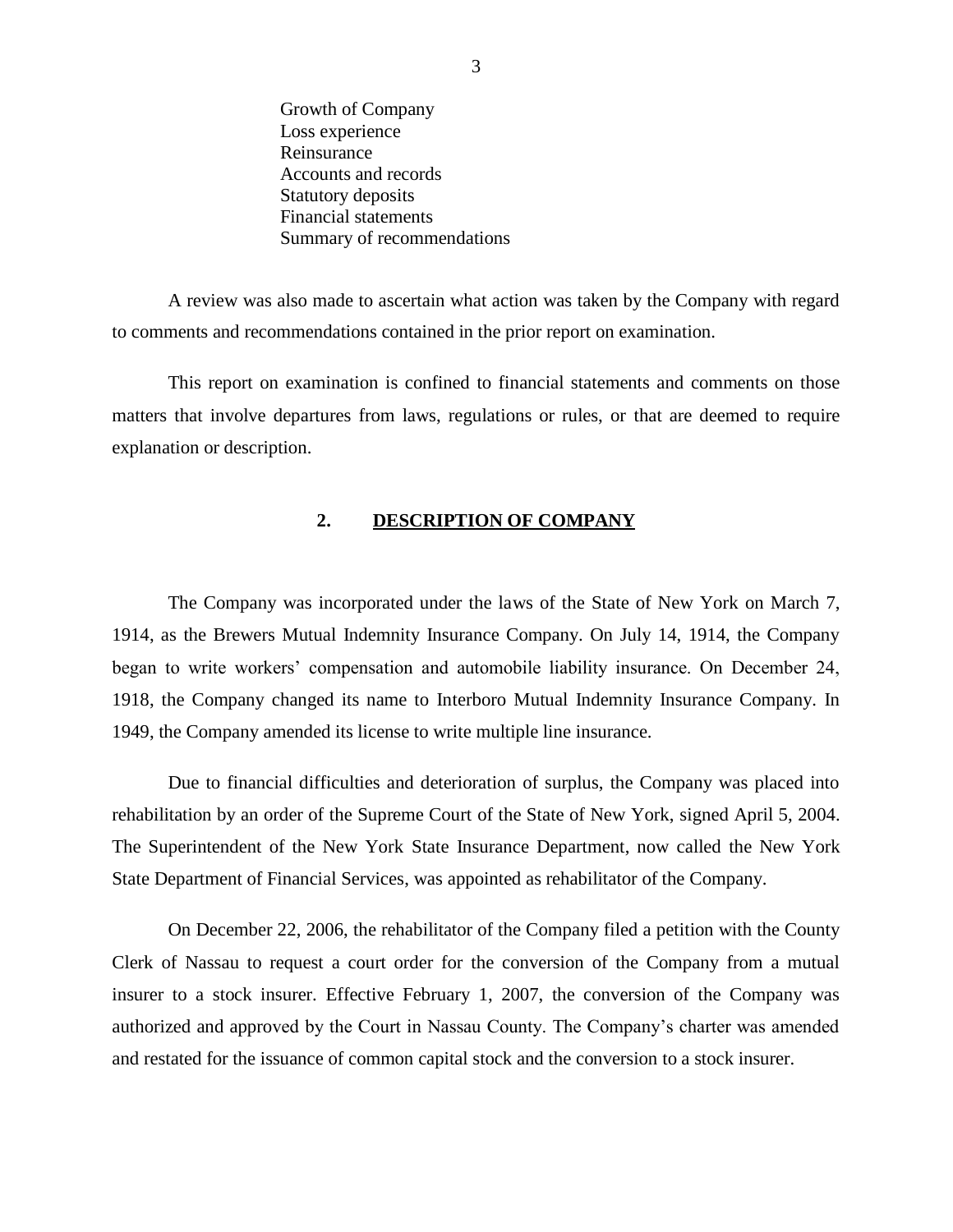Company's emergence from rehabilitation, Interboro LLC., a Delaware limited liability On February 9, 2007, the Company successfully emerged from rehabilitation and converted from a mutual to a stock insurance company. On November 6, 2006, prior to the corporation, purchased the Company for a cash consideration of \$15,000,000.

 As of December 31, 2009, the Company's capital paid in was \$1,000,000 consisting of 100 shares of common stock at \$10,000 par value per share. Gross paid in and contributed surplus was \$14,000,000.

Following the Department's approval on July 30, 2013, the Company amended its charter and increased its common stock par value from \$10,000 to \$30,000 per share. As a result of this transaction, the Company's paid in capital as of December 31, 2014 increased from \$1,000,000 to \$3,000,000 and gross paid in and contributed decreased from \$14,000,000 to \$12,000,000.

| Year | Description                                     | Amount       |
|------|-------------------------------------------------|--------------|
| 2009 | Beginning gross paid in and contributed surplus | \$14,000,000 |
| 2013 | Surplus adjustment                              | (2,000,000)  |
| 2014 | Ending gross paid in and contributed surplus    | \$12,000,000 |

#### <span id="page-5-0"></span>A. Management

 Pursuant to the Company's charter and by-laws, management of the Company is vested in a board of directors consisting of not less than seven nor more than twenty-five members. The board meets four times each calendar year. As of December 31, 2014, the board of directors was comprised of the following seven members:

N. Terry Godbold Casualty Actuary,

Name and Residence Principal Business Affiliation

Roswell, GA Godbold, Malpere & Co.

Michael Friedl President and Chief Operating Officer Purcellville, VA Larkspur Services Inc.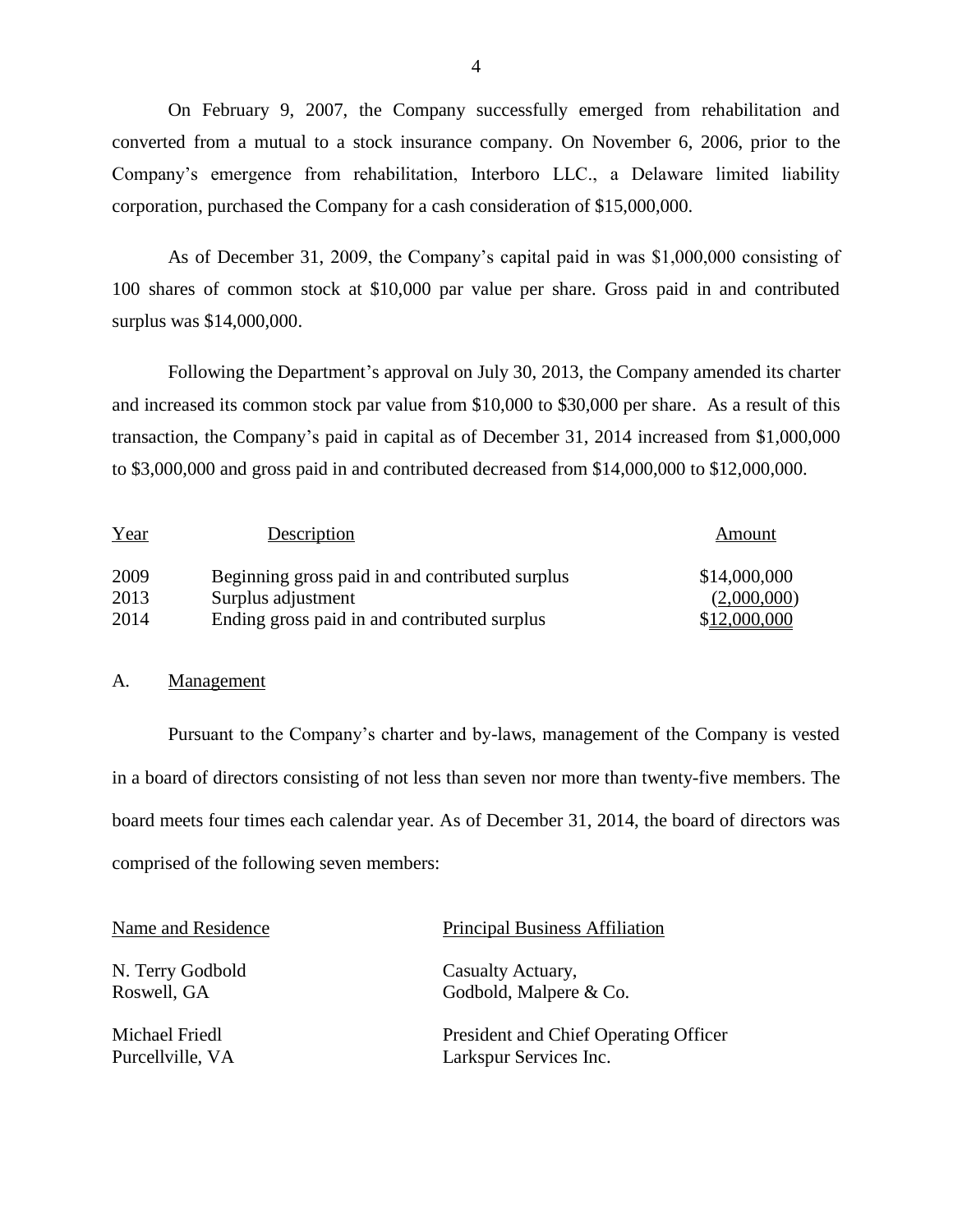| Name and Residence                  | <b>Principal Business Affiliation</b>  |
|-------------------------------------|----------------------------------------|
| John A. Maguire<br>Little Falls, NY | Self-employed                          |
| David J. Nichols                    | President and Chief Executive Officer, |
| Wilton, CT                          | Interboro Insurance Company            |
| Andrew Regan                        | Sole Proprietor                        |
| New York, NY                        | <b>ARW Advisors, LLC</b>               |
| Peter G. Schiff                     | Venture Capitalist,                    |
| Oyster Bay, NY                      | Northwood Ventures                     |
| Henry T. Wilson*                    | Venture Capitalist,                    |
| New York, NY                        | Northwood Ventures                     |

\* Subsequent to the examination, Mr. Henry T. Wilson, Chairman of the board was replaced with Paul R. Homer.

#### <span id="page-6-0"></span>Committee Meetings

During the period under examination, the Company established four committees as required by Article IV of its Amended and Restated By-Laws: Executive, Audit, Nominating and Compensation, and Investment. The examination review noted that the Company did not maintain Audit committee minutes for 2012 and 2014. In addition, it did not maintain Compensation committee minutes for 2012, 2013 and 2014. It is recommended that the Company maintain minutes of its scheduled Committee meetings as required by Article IV of its Amended and Restated By-Laws.

As of December 31, 2014, the principal officers of the Company were as follows:

Name Title

David Nichols President/Chief Executive Officer Chantal Lecorps Chief Financial Officer Peter N. Resnick Executive Vice President

5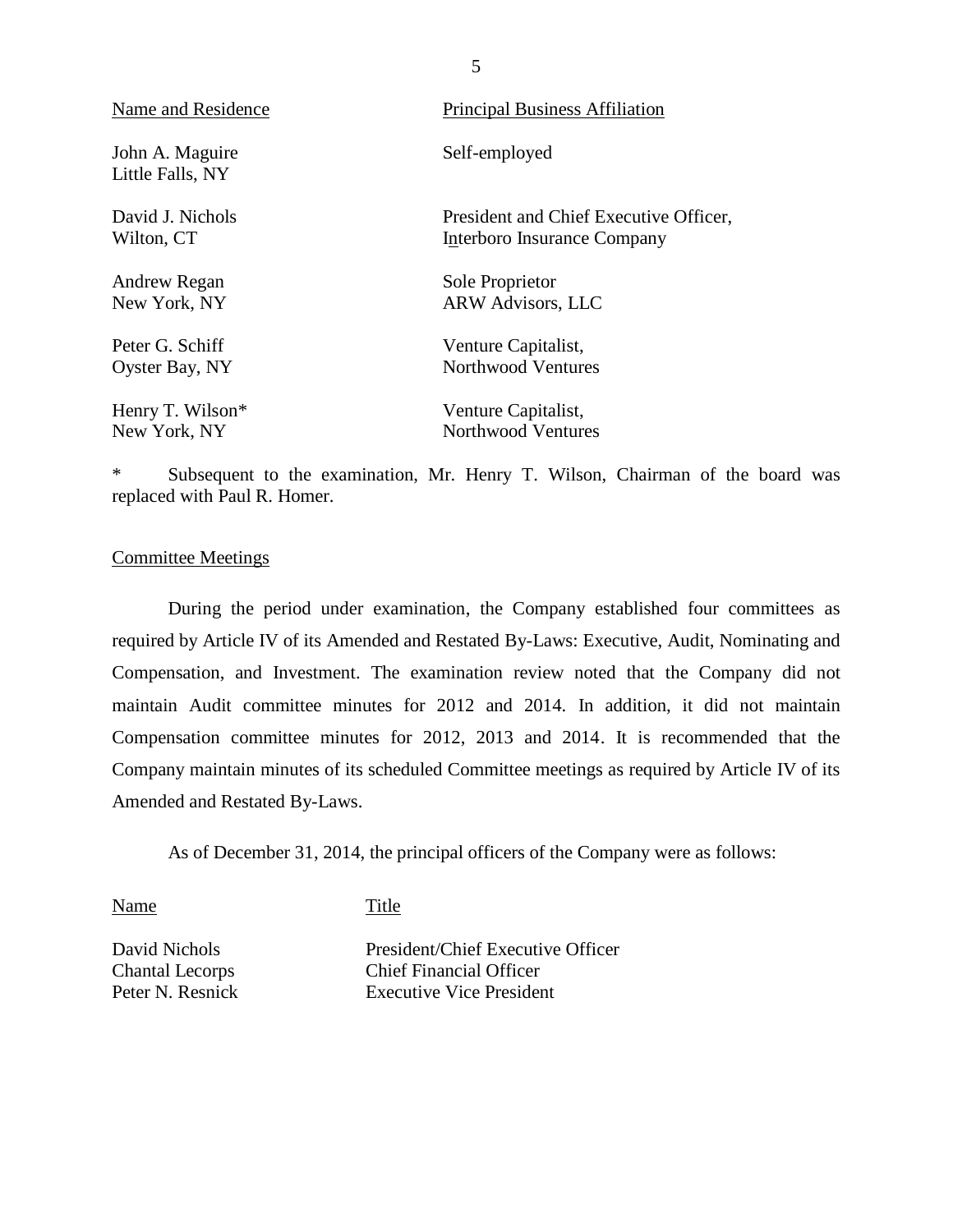#### <span id="page-7-0"></span>B. Territory and Plan of Operation

As of December 31, 2014, the Company was licensed to write business in five states including the District of Columbia.

As of the examination date, the Company was authorized to transact the kinds of insurance as defined in the following numbered paragraphs of Section  $1113(a)$  of the New York Insurance Law:

| Paragraph | Line of Business                               |
|-----------|------------------------------------------------|
| 3(i)      | Accident & health                              |
| 4         | Fire                                           |
| 5         | Miscellaneous property damage                  |
| 6         | Water damage                                   |
| 7         | Burglary and theft                             |
| 8         | Glass                                          |
| 10        | Elevator                                       |
| 12        | Collision                                      |
| 13        | Personal injury liability                      |
| 14        | Property damage liability                      |
| 15        | Workers' compensation and employers' liability |
| 19        | Motor vehicle and aircraft physical damage.    |
| 20        | Marine and inland marine                       |

 Based on the lines of business for which the Company is licensed and the Company's current capital structure, and pursuant to the requirements of Articles 13 and 41 of the New York Insurance Law, the Company is required to maintain a minimum surplus to policyholders in the amount of \$1,150,000.

 The Company is also authorized to transact such workers' compensation insurance as New York Insurance Law, including insurances described in the Longshoremen's and Harbor Workers' Compensation Act (Public Law No. 803, 69th Congress as amended; 33 USC Section may be incident to coverages contemplated under paragraphs 20 and 21 of Section 1113(a) of the 901 et seq. as amended).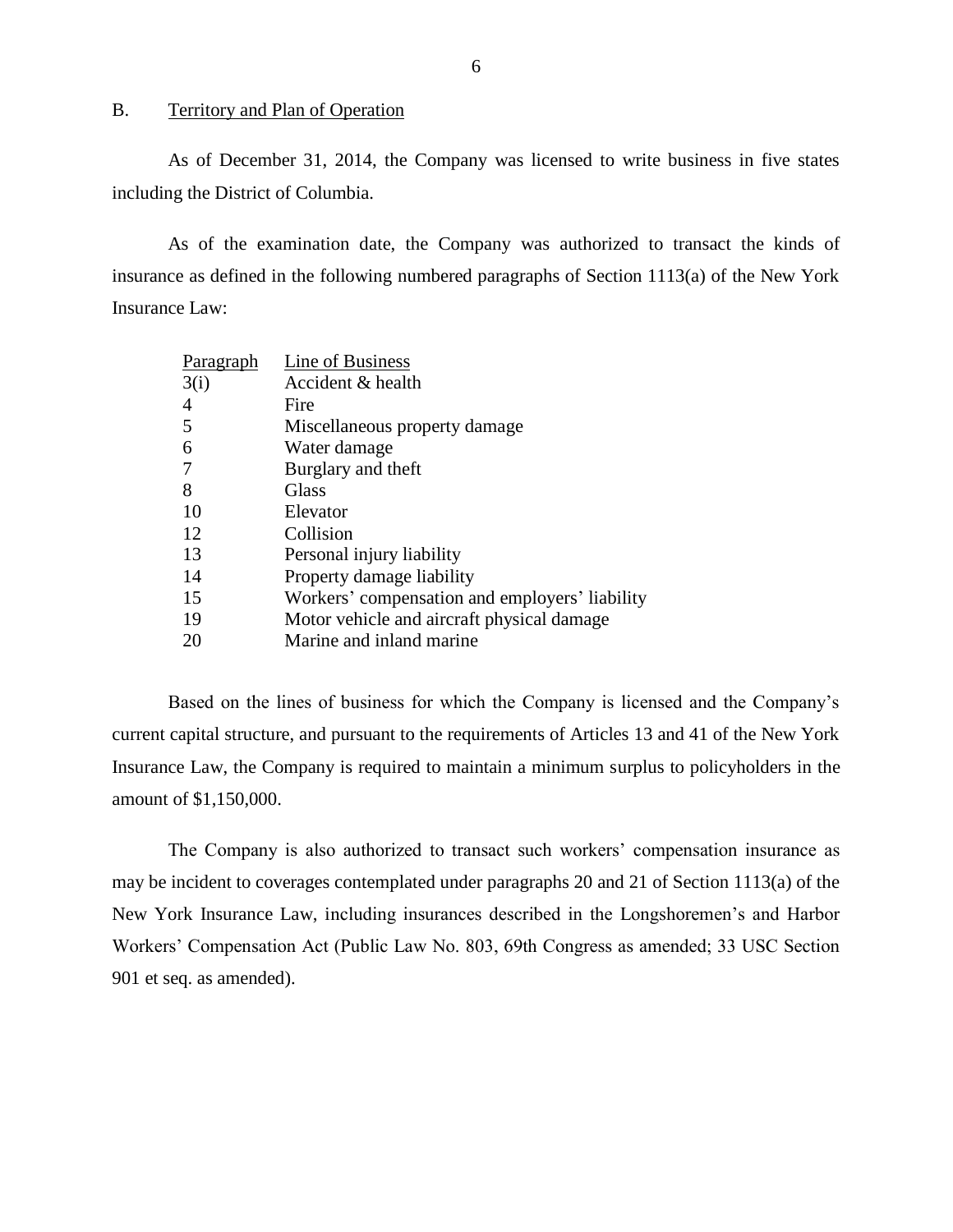The following schedule shows the direct premiums written by the Company both in total and in New York for the period under examination:

|               |                |                       | Premiums Written in New York State  |
|---------------|----------------|-----------------------|-------------------------------------|
| Calendar Year | New York State | <b>Total Premiums</b> | as a<br>percentage of Total Premium |
| 2010          | \$49,882,861   | \$50,168,015          | 99.43%                              |
| 2011          | \$52,398,093   | \$52,656,882          | 99.51%                              |
| 2012          | \$50,617,652   | \$50,866,287          | 99.51%                              |
| 2013          | \$47,817,550   | \$48,051,041          | 99.51%                              |
| 2014          | \$55,070,056   | \$60,055,646          | 91.70%                              |
|               |                |                       |                                     |

 The Company's 2014 direct premiums written were approximately 81 percent homeowners insurance and 18 percent automobile insurance. The business was written exclusively through independent brokers.

<span id="page-8-0"></span>C. Reinsurance

**Ceded** 

The Company has structured its ceded reinsurance program as follows:

| Type of treaty                                           | Cession                                                                                                                                           |
|----------------------------------------------------------|---------------------------------------------------------------------------------------------------------------------------------------------------|
| <b>Property</b>                                          |                                                                                                                                                   |
| <b>Equipment Breakdown for Homeowners</b><br>Reinsurance | Limit of \$50,000 for any one accident, any one<br>policy as respect to any equipment breakdown<br>loss occurring after the effective date of the |
| 100% Authorized                                          | contract.                                                                                                                                         |
| <b>Identity Recovery Reinsurance</b>                     | Limit of \$25,000 annual aggregate as respect to<br>each identity recovery insured, for losses                                                    |
| 100% Authorized                                          | occurring after the effective date of the<br>contract.                                                                                            |
| Underlying Property Per Risk Excess of Loss              | Limit of $$250,000$ excess $$100,000$ ultimate<br>net loss as respect to each risk, each loss for                                                 |
| 100% Authorized                                          | business classified as property for business<br>written in the States of South Carolina,<br>Alabama, and Louisiana with the exclusion of          |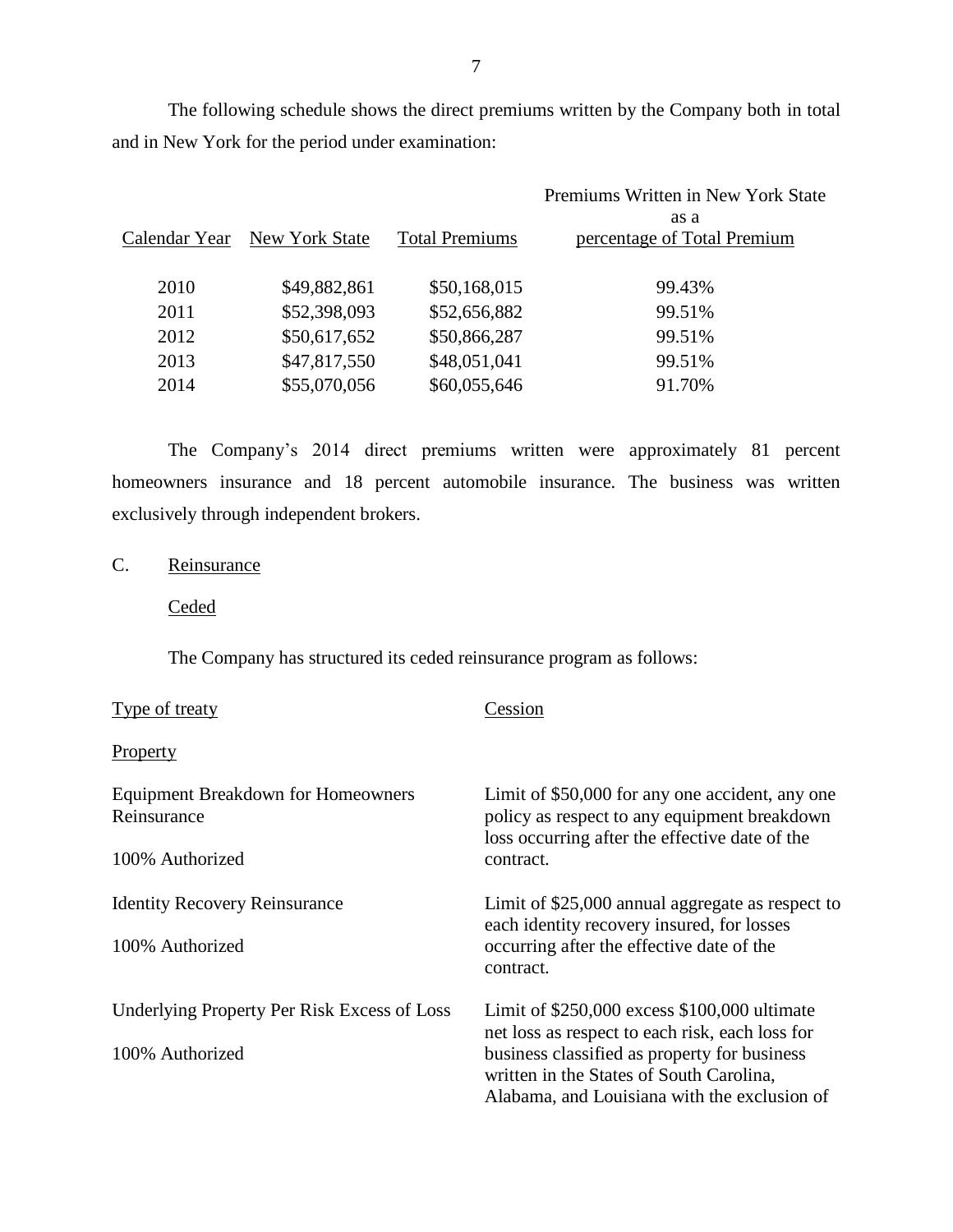|                                                                                                | comprehensive automobile physical damage,<br>subject to \$500,000 each loss occurrence and<br>\$1,000,000 for all risk, all losses. This treaty<br>inures to the benefit of the property per risk<br>excess of loss treaty shown below.                                                                                                                                            |
|------------------------------------------------------------------------------------------------|------------------------------------------------------------------------------------------------------------------------------------------------------------------------------------------------------------------------------------------------------------------------------------------------------------------------------------------------------------------------------------|
| Property Per Risk Excess of Loss<br><b>Two Layers</b><br>80 % Authorized<br>20% Unauthorized   | Limit of \$4,000,000 excess \$350,000 ultimate<br>net loss as respect each risk, each loss for<br>business classified as property with the<br>exclusion of automobile physical damage<br>business, subject to an occurrence and an all<br>risk limit of \$1,300,000 and \$3,900,000 for the<br>first layer, and \$3,000,000 and \$6,000,000 for<br>the second layer, respectively. |
| <b>Underlying Property Catastrophe Excess of</b><br>Loss<br>35% Authorized<br>65% Unauthorized | Limit of \$3,500,000 excess of \$500,000<br>ultimate net loss as respect to any one loss<br>occurrence for business classified as property<br>written in the States of South Carolina,<br>Alabama, and Louisiana subject to an all loss<br>occurrence limit of \$7,000,000. This treaty<br>inures to the benefit of the property catastrophe<br>excess of loss treaty shown below. |
| Property Catastrophe Excess of Loss<br>Three Layers<br>54% Authorized<br>46% Unauthorized      | Limit of \$115,000,000 excess \$4,000,000<br>ultimate net loss as respect to any one loss<br>occurrence for business classified as property,<br>subject to an all loss occurrence limit of<br>\$22,000,000, \$50,000,000, and \$150,000,000<br>for the first, second and third layers,<br>respectively.                                                                            |

The Company's reinsurance program has changed since the last report on examination.

In 2011, the Company began offering equipment breakdown and identity recovery insurance coverage as an added benefit or coverage to its policies. The Company entered into equipment breakdown and identity recovery reinsurance agreements with one insurer to reinsure these policies. The two agreements require that the Company cedes 100% of its loss liabilities to the reinsurer, and the Company receives a ceding commission of 35%.

In 2014, the Company purchased an underlying property per risk and catastrophe reinsurance treaty to mitigate adverse risk/exposure that may be written in South Carolina. In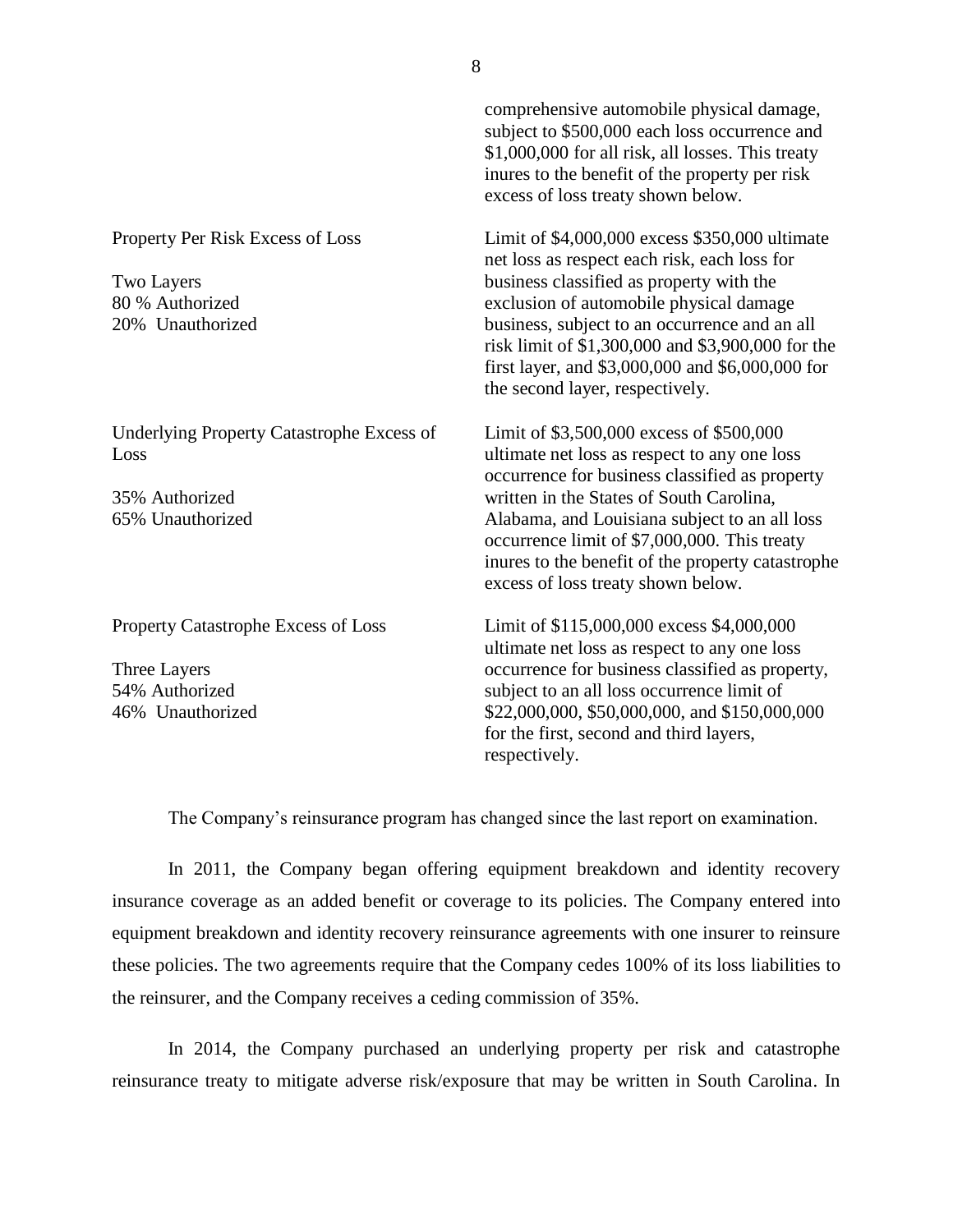addition, the Company's net retention increased from \$200,000 to \$350,000 for the property per risk and from \$3,000,000 to \$4,000,000 for the catastrophe reinsurance treaties.

In addition, the Company amended its property per risk and property catastrophe excess of loss reinsurance agreements. These amendments addressed certain increases in loss exposures and changes to its homeowners business written in a new geographical location.

It is the Company's policy to obtain the appropriate collateral for its cessions to unauthorized reinsurers. Letters of credit obtained by the Company to take credit for cessions to unauthorized reinsurers were reviewed for compliance with Department Regulation 133 (Part 79).

All significant ceded reinsurance agreements in effect as of the examination date were reviewed and found to contain the required clauses, including an insolvency clause meeting the requirements of Section 1308 of the New York Insurance Law.

Examination review found that the Schedule F data reported by the Company in its filed annual statement accurately reflected its reinsurance transactions. Additionally, management has represented that all material ceded reinsurance agreements transfer both underwriting and timing risk as set forth in SSAP No. 62. Representations were supported by appropriate risk transfer analyses and an attestation from the Company's Chief Executive Officer and Chief Financial Officer pursuant to the NAIC Annual Statement Instructions. Additionally, examination review indicated that the Company was not a party to any finite reinsurance agreements. All ceded reinsurance agreements were accounted for utilizing reinsurance accounting as set forth in SSAP No. 62R.

#### <span id="page-10-0"></span>D. Holding Company System

The Company is 100% owned by Interboro LLC, a Delaware holding corporation, which is ultimately controlled by KOGI Investment LLC and Northwood Ventures LLC, (both companies having a combined ownership of 82.88%.) There are various other minority shareholders.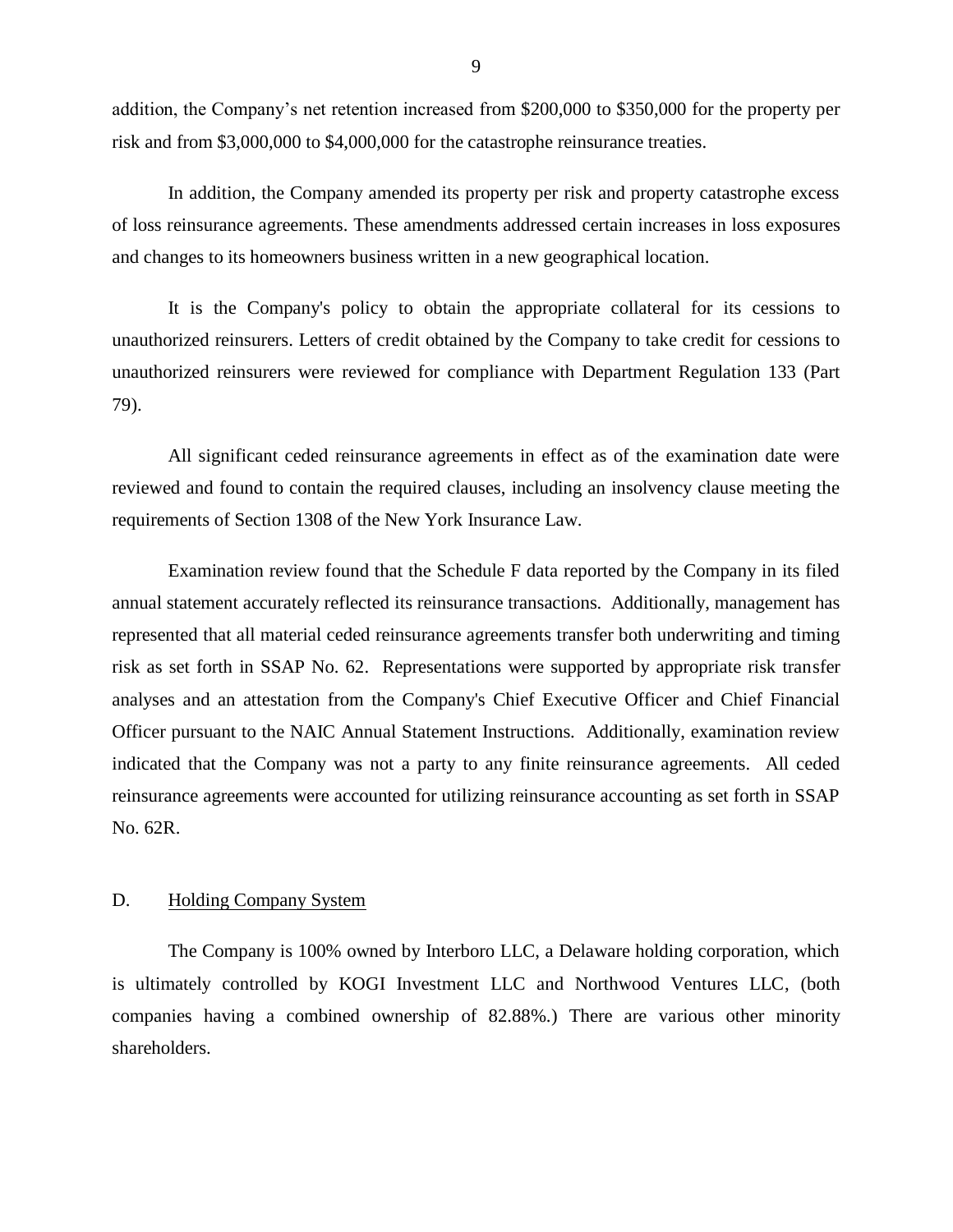In 2012, Interboro Holdings, Inc. was formed for the purpose of acquiring AutoOne Insurance Company and AutoOne Select Insurance Company (which was later renamed Maidstone Insurance Company) from OneBeacon Insurance Company.

A review of the Holding Company Registration Statements filed with this Department indicated that such filings were complete and were filed in a timely manner pursuant to Article 15 of the New York Insurance Law and Department Regulation 52.

The following is a chart of the holding company system as of December 31, 2014:



As of December 31, 2014, the Company was a party to the following agreement with other members of its holding company system: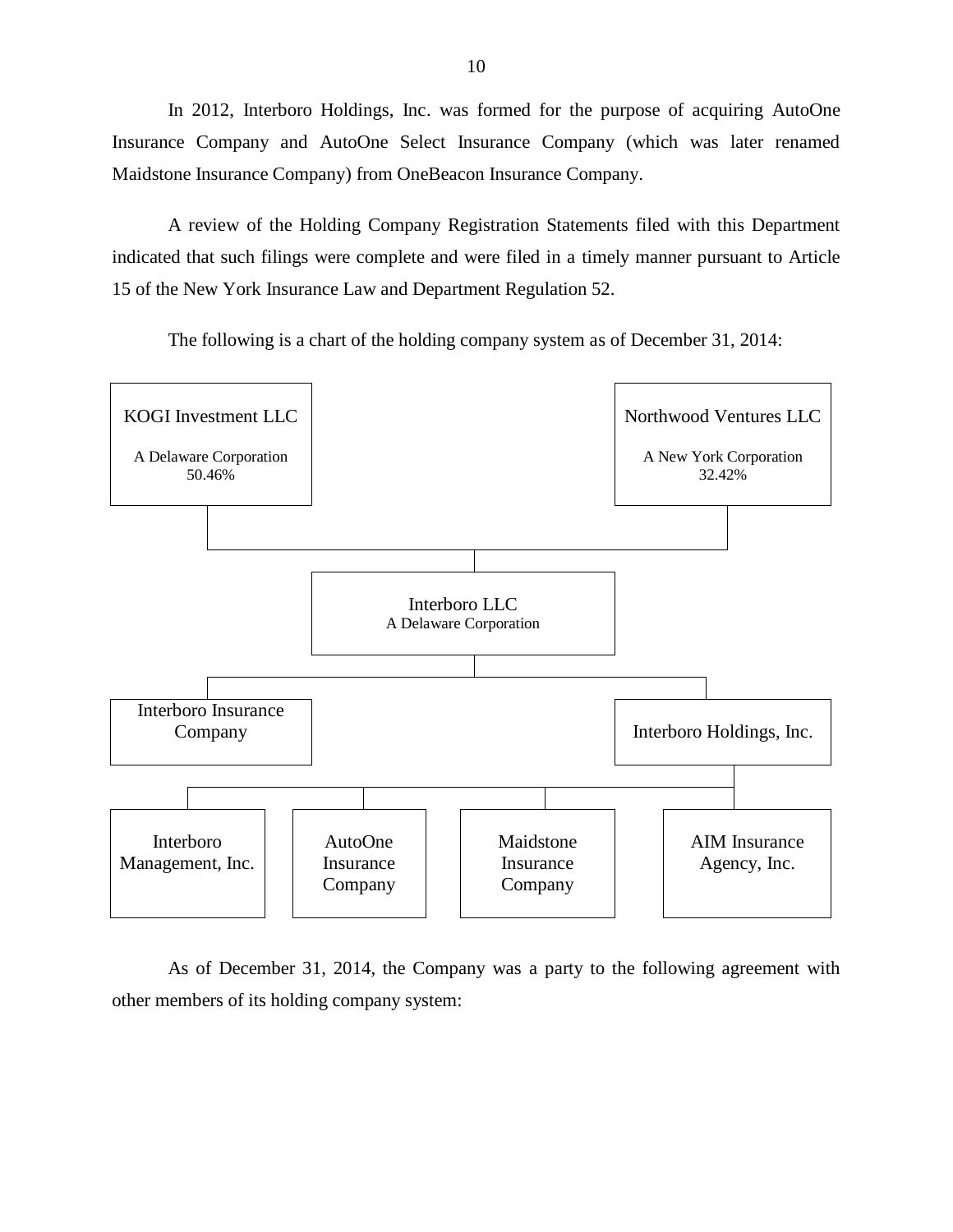#### Administrative Service Agreement

Effective January 1, 2012, the Company entered into an administrative service agreement with its affiliate, Interboro Management, Inc. whereby the affiliate acts as a manager of the Company. The agreement was non-disapproved by the Department.

#### <span id="page-12-0"></span>E. Significant Operating Ratios

The following ratios have been computed as of December 31, 2014, based upon the results of this examination:

| Net premiums written to surplus as<br>regards policyholders                                  | 151% |
|----------------------------------------------------------------------------------------------|------|
| Liabilities to liquid assets (cash and<br>invested assets less investments in<br>affiliates) | 77%  |
| Premiums in course of collection to<br>surplus as regards policyholders                      | 16%  |

All of the above ratios fall within the benchmark ranges set forth in the Insurance Regulatory Information System of the National Association of Insurance Commissioners.

The underwriting ratios presented below are on an earned/incurred basis and encompass the 5-year period covered by this examination:

|                                              | Amounts       | Ratios  |
|----------------------------------------------|---------------|---------|
| Losses and loss adjustment expenses incurred | \$112,976,685 | 57.09%  |
| Other underwriting expenses incurred         | 86,554,288    | 43.74   |
| Net underwriting loss                        | (1,637,615)   | (0.83)  |
| Premiums earned                              | \$197,893,358 | 100.00% |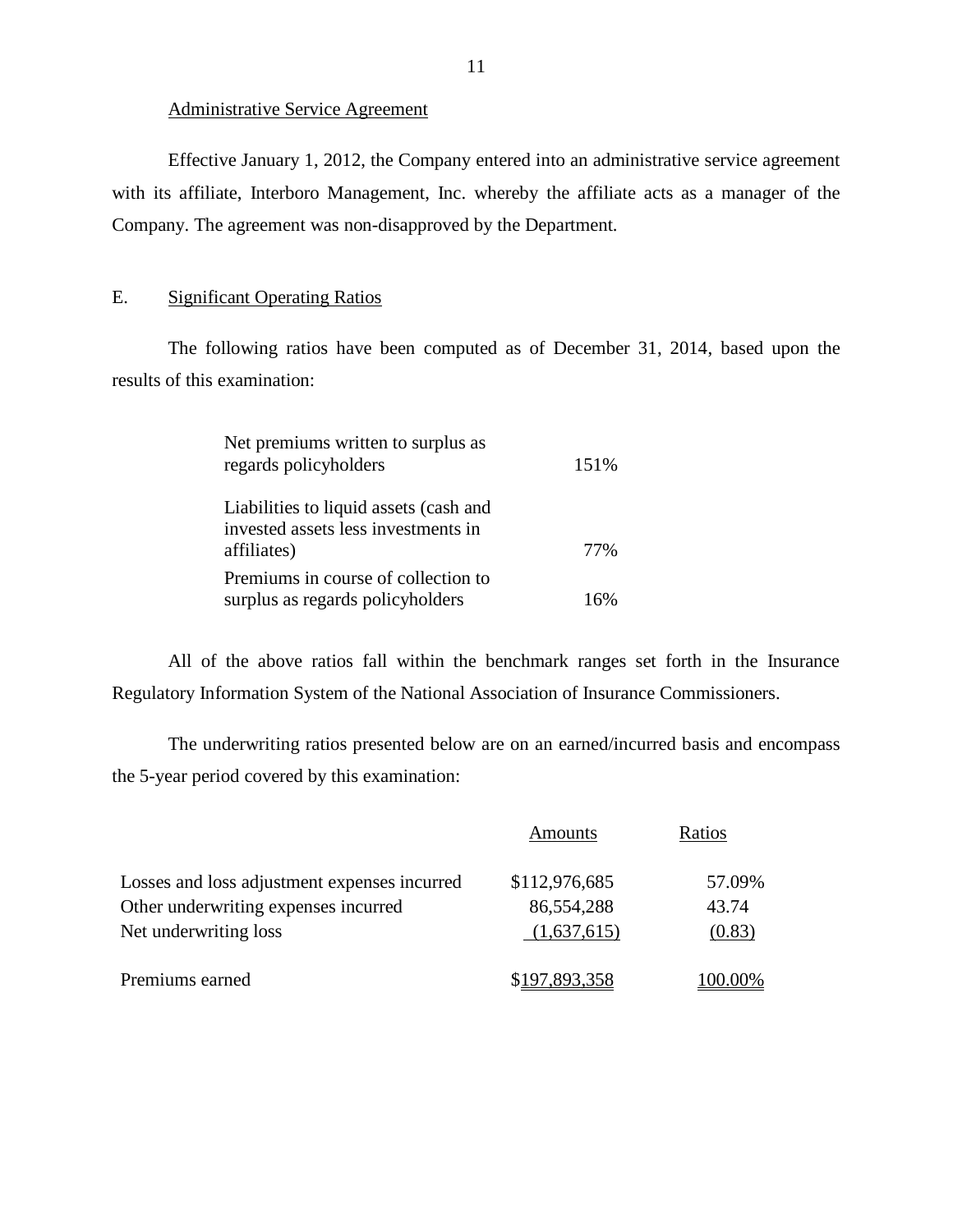#### <span id="page-13-0"></span>F. Accounts and Records

#### Classification of Loss Adjustment Expenses

<span id="page-13-1"></span>In 2014, it was noted that the Company failed to properly classify salaries paid to certain claims department employees as Adjusting and Other ("A&O") expenses.

Pursuant to NAIC Accounting Practices and Procedures Manual Statement of Statutory Accounting Principles ("SSAP") No. 55, salaries paid to claims employees for coverage determination, whether internal or external, should be classified as A&O expenses. Because the amounts involved were not material, the Department did not require the Company to reclassify these expenses.

It is recommended that the Company properly classify salaries paid to claims department employees as A&O expenses, in accordance with SSAP No. 55.

#### <span id="page-13-2"></span>Reclassification between Income and Surplus Accounts

The examination income of \$10,645,483 is \$3,075,667 less than the \$13,721,150 reported by the Company for the examination period.

 affected the Company's net income and not its surplus position. The examination difference results from the reclassification of annual statement adjustments recorded through surplus to expenses on the income statement. These adjustments primarily consist of pension reclassifications and audited adjustments. The pension reclassifications were made pursuant to SSAP No. 102. It is noted that these adjustments only

It is recommended that the Company be guided by SSAP No. 102 and ensure that accrued pension costs are properly reported in all its future annual statements filed with the Department.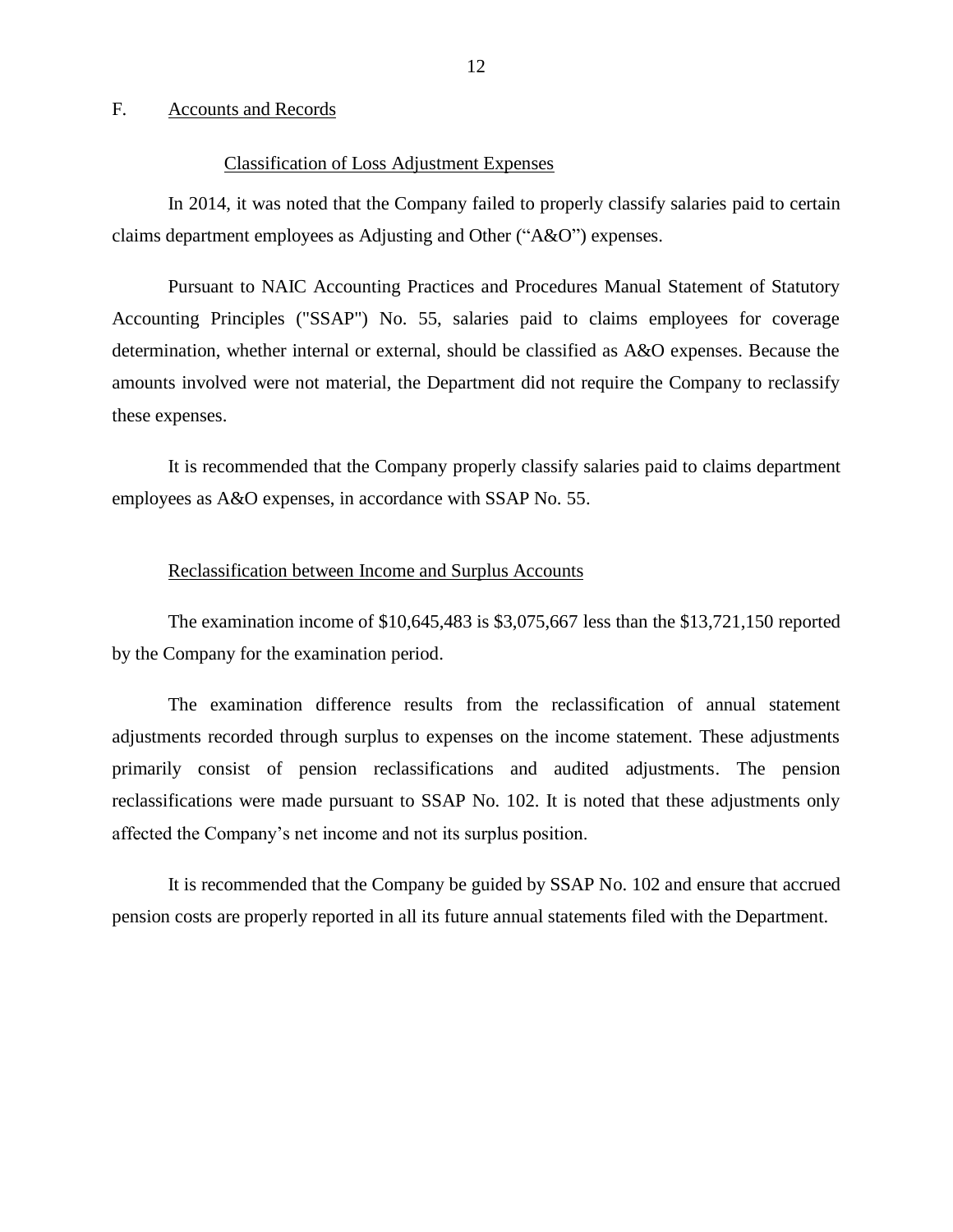## <span id="page-14-0"></span>**3. FINANCIAL STATEMENTS**

## <span id="page-14-1"></span>A Balance Sheet

The following shows the assets, liabilities and surplus as regards policyholders as of December 31, 2014 as reported by the Company:

| Assets                                |               | <b>Assets Not</b> | Net Admitted  |
|---------------------------------------|---------------|-------------------|---------------|
|                                       | <b>Assets</b> | Admitted          | <b>Assets</b> |
| <b>Bonds</b>                          | \$62,428,285  | \$                | \$62,428,285  |
| Preferred stocks                      | 1,041,449     |                   | 1,041,449     |
| Common stocks                         | 11,382,918    |                   | 11,382,918    |
| Cash, cash equivalents and short-term |               |                   |               |
| investments                           | 4,517,560     |                   | 4,517,560     |
| Investment income due and accrued     | 672,090       |                   | 672,090       |
| Uncollected premiums and agents'      |               |                   |               |
| balances in the course of collection  | 5,419,220     | 78,086            | 5,341,134     |
| Deferred premiums, agents' balances   |               |                   |               |
| and installments booked but deferred  |               |                   |               |
| and not yet due                       | 1,033,775     | 6,372             | 1,027,403     |
| Amounts recoverable from reinsurers   | 375,211       |                   | 375,211       |
| Net deferred tax asset                | 5,731,104     | 1,719,693         | 4,011,411     |
| Electronic data processing equipment  |               |                   |               |
| and software                          | 113,311       | 42,003            | 71,308        |
| Furniture and equipment, including    |               |                   |               |
| health care delivery assets           | 180,781       | 180,781           |               |
| Receivables from parent, subsidiaries |               |                   |               |
| and affiliates                        | 3,002,962     |                   | 3,002,962     |
| Receivable Sagesure                   | 765,538       |                   | 765,538       |
| Lease security deposit                | 200,000       | 200,000           |               |
| Due from broker                       | 97,541        |                   | 97,541        |
| NYSDPR equity/Tax and limo pool       | 831           |                   | 831           |
| Workers' compensation funds           | 13,789        |                   | 13,789        |
| Profit commission                     | 145,841       |                   | 145,841       |
| Salvage and subrogation               | 3,248         |                   | 3,248         |
| <b>LAD</b> fees                       | 62,815        | $\overline{0}$    | 62,815        |
|                                       |               |                   |               |
| Totals                                | \$97,188,269  | \$2,226,935       | \$94,961,334  |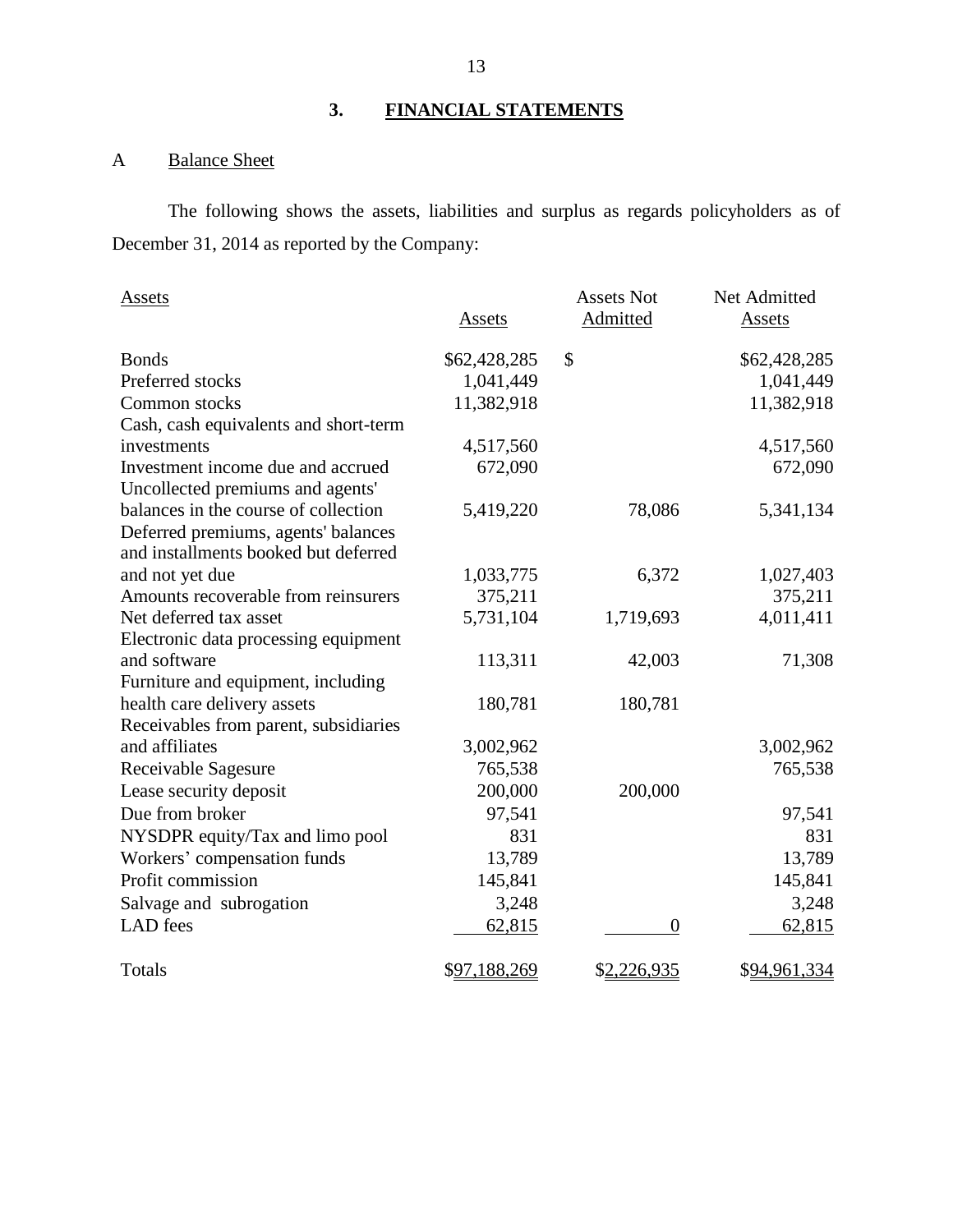### Liabilities, surplus and other funds

|                                        |                 | <b>Company</b>    |
|----------------------------------------|-----------------|-------------------|
| Losses and Loss Adjustment Expenses    |                 | \$20,400,370      |
| Commissions payable, contingent        |                 |                   |
| commissions and other similar charges  |                 | 1,411,879         |
| Other expenses (excluding taxes,       |                 |                   |
| licenses and fees)                     |                 | 1,224,336         |
| Taxes, licenses and fees (excluding    |                 |                   |
| federal and foreign income taxes)      |                 | 123,718           |
| Current federal and foreign income     |                 |                   |
| taxes                                  |                 | 349,553           |
| Unearned premiums                      |                 | 31,884,874        |
| Advance premium                        |                 | 1,359,723         |
| Ceded reinsurance premiums payable     |                 |                   |
| (net of ceding commissions)            |                 | 810,574           |
| Funds held by company under            |                 |                   |
| reinsurance treaties                   |                 | \$16,984          |
| Amounts withheld or retained by        |                 |                   |
| company for account of others          |                 | \$7,923           |
| Remittances and items not allocated    |                 | \$20,841          |
| Provision for reinsurance              |                 | \$93,734          |
| Unfunded pension liability             |                 | 4,064,830         |
| Unfunded pension accrued benefit costs |                 | 270,594           |
| Unearned for takeout credits           |                 | 81,934            |
| Provision for abandoned property       |                 | 181,312           |
| Taxi limo pool                         |                 | 53,276            |
| <b>Total liabilities</b>               |                 | 62, 355, 455      |
| Common capital stock                   | \$<br>3,000,000 |                   |
| Gross paid in and contributed surplus  | 12,000,000      |                   |
| Unassigned funds (surplus)             | 17,605,879      |                   |
| Surplus as regards policyholders       |                 | <u>32,605,879</u> |
| Totals                                 |                 | \$94,961,334      |

Note The Internal Revenue Service has not yet begun to audit tax returns covering tax years 2010 through 2014. The examiner is unaware of any potential exposure of the Company to any tax assessment and no liability has been established herein relative to such contingency.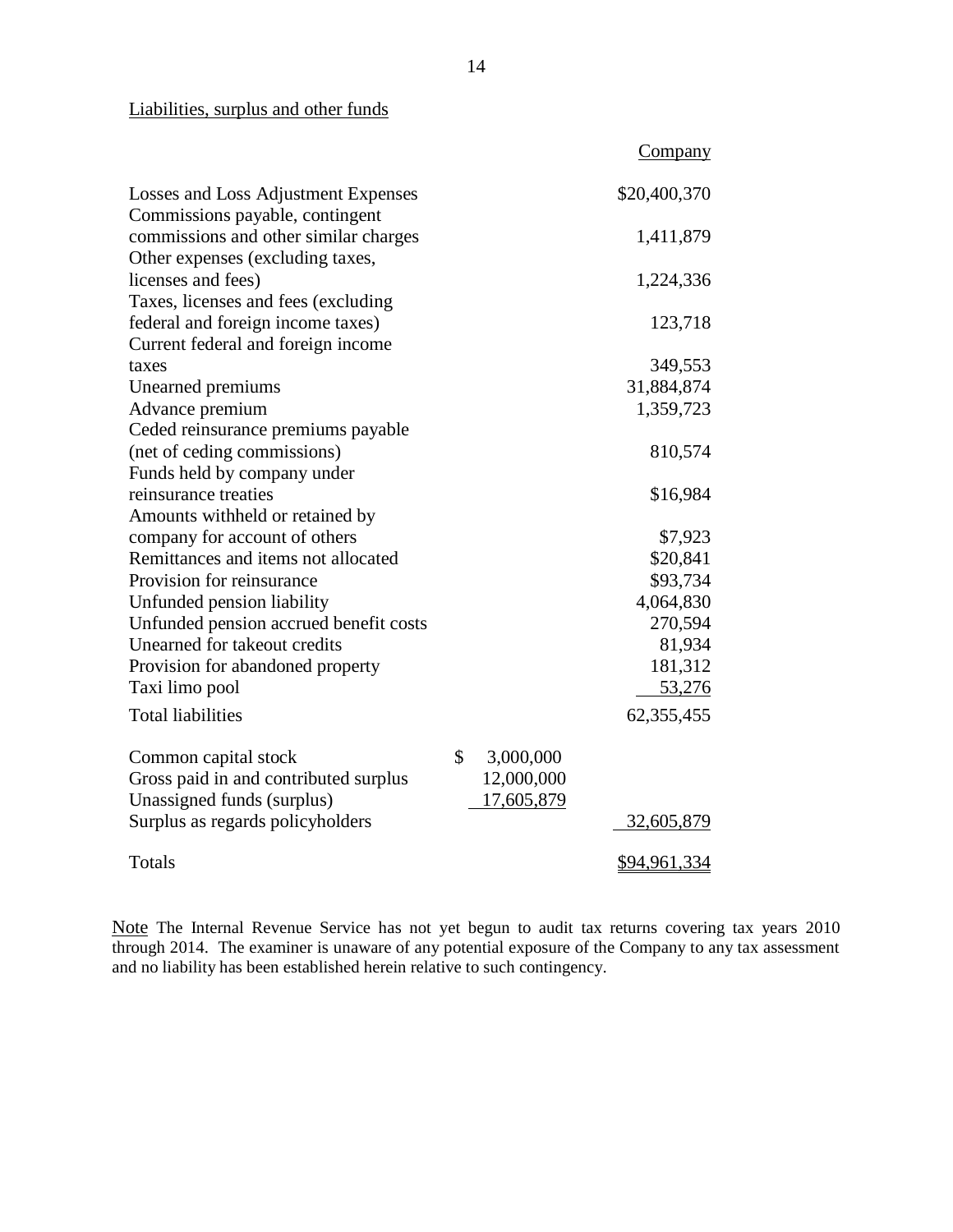# <span id="page-16-0"></span>B. Statement of Income

Net income for the five-year examination period was \$10,645,483, detailed as follows:

| <b>Underwriting Income</b>                                                                                                                                                                                                                        |                                                         |                         |
|---------------------------------------------------------------------------------------------------------------------------------------------------------------------------------------------------------------------------------------------------|---------------------------------------------------------|-------------------------|
| Premiums earned                                                                                                                                                                                                                                   |                                                         | \$197,893,358           |
| Deductions:<br>Losses and loss adjustment expenses incurred<br>Other underwriting expenses incurred                                                                                                                                               | \$112,976,685<br>86,554,288                             |                         |
| Total underwriting deductions                                                                                                                                                                                                                     |                                                         | 199,530,973             |
| Net underwriting gain or (loss)                                                                                                                                                                                                                   |                                                         | \$(1,637,615)           |
| <b>Investment Income</b>                                                                                                                                                                                                                          |                                                         |                         |
| Net investment income earned<br>Net realized capital gain                                                                                                                                                                                         | 7,160,113<br>4,539,422                                  |                         |
| Net investment gain or (loss)                                                                                                                                                                                                                     |                                                         | 11,699,535              |
| Other Income                                                                                                                                                                                                                                      |                                                         |                         |
| Net gain or (loss) from agents' or premium balances charged off<br>Finance and service charges not included in premiums<br>New York Property Ins /abandoned property/Fair plan/other<br>Unearned take-out credit adjustment<br><b>Broker</b> fees | (917, 734)<br>2,084,859<br>675,424<br>705,276<br>11,200 |                         |
| Total other income                                                                                                                                                                                                                                |                                                         | 2,559,025               |
| Net income before federal income taxes<br>Federal and foreign income taxes incurred                                                                                                                                                               |                                                         | 12,620,945<br>1,975,462 |
| Net Income                                                                                                                                                                                                                                        |                                                         | \$10,645,483            |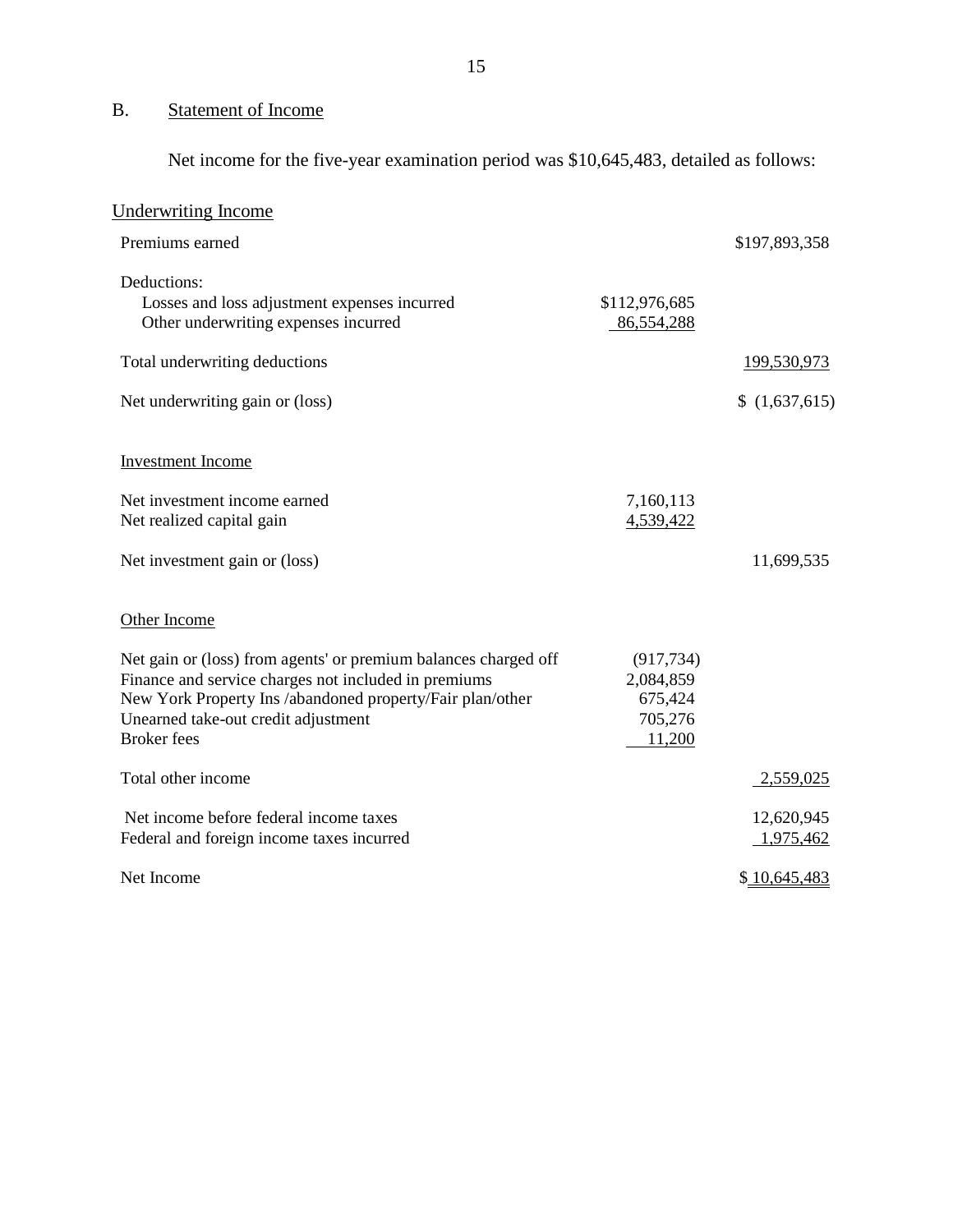### <span id="page-17-0"></span>C. Capital and Surplus Account

Surplus as regards policyholders increased \$13,877,971 during the 5-year examination period, January 1, 2010 through December 31, 2014, detailed as follows:

### Surplus as regards policyholders per report on examination as of December 31, 2009

\$18,727,908

|                                                | Gains in<br><b>Surplus</b> | Losses in<br><b>Surplus</b> |              |
|------------------------------------------------|----------------------------|-----------------------------|--------------|
| Net income                                     | \$10,645,483               | \$<br>$\overline{0}$        |              |
| Net unrealized capital gains or (losses)       | 1,594,530                  |                             |              |
| Change in net deferred income tax              | 389,759                    |                             |              |
| Change in non-admitted assets                  | 5,462,135                  |                             |              |
| Change in provision for reinsurance            |                            | 93,733                      |              |
| Capital changes paid in                        | 2,000,000                  |                             |              |
| Surplus adjustments paid in                    |                            | 2,000,000                   |              |
| Dividends to stockholders                      |                            | 1,300,000                   |              |
| Pension adjustment                             |                            | 2,743,755                   |              |
| Deferred tax asset adjustment                  | $\Omega$                   | 76,448                      |              |
| Total gains and losses                         | \$20,091,907               | \$6,213,936                 |              |
| Net increase (decrease) in surplus             |                            |                             | 13,877,971   |
| Surplus as regards policyholders per report on |                            |                             |              |
| examination as of December 31, 2014            |                            |                             | \$32,605,879 |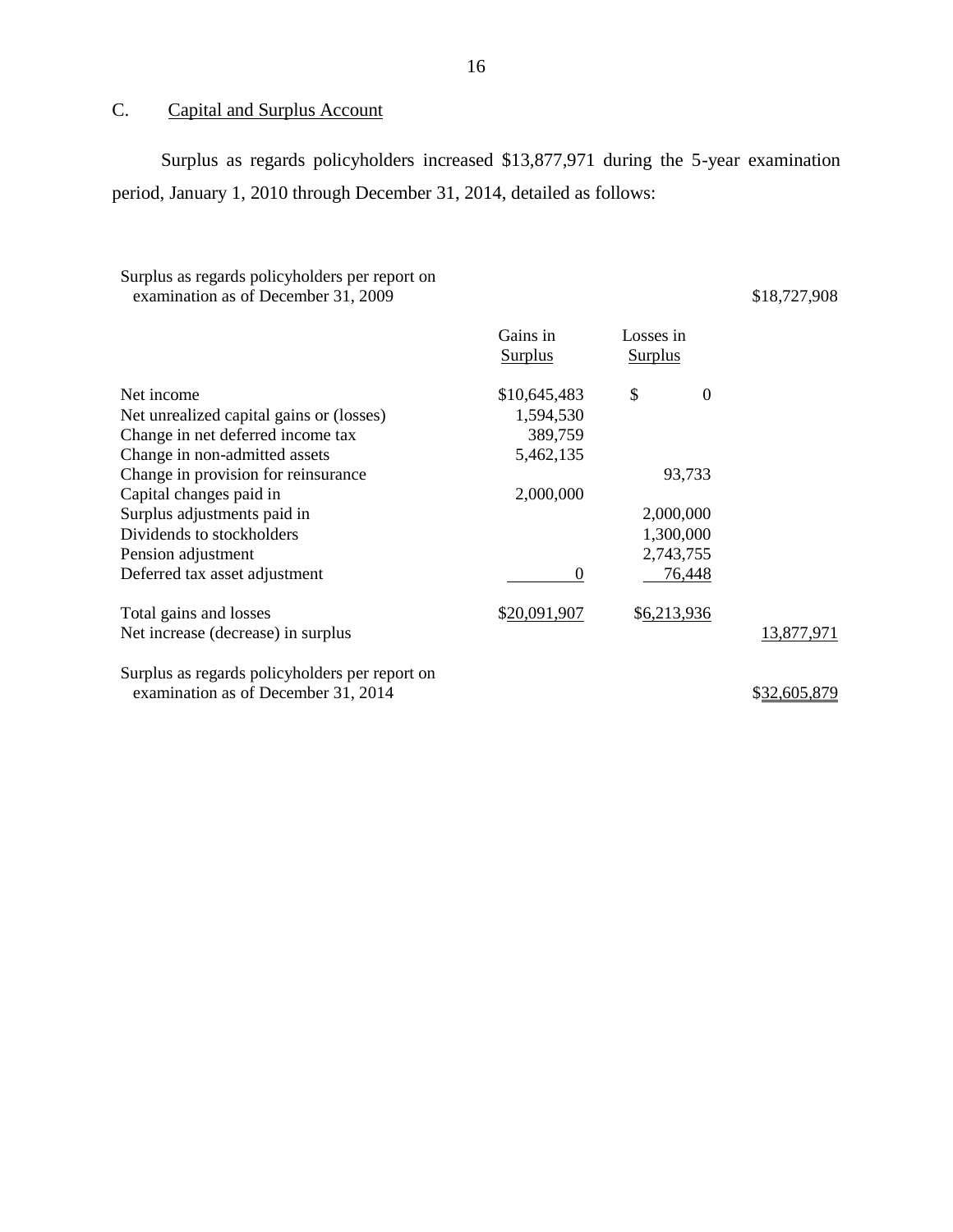#### **4. LOSSES AND LOSS ADJUSTMENT EXPENSES**

<span id="page-18-0"></span>The examination liability for the captioned items of \$20,400,370 is the same as reported by the Company as of December 31, 2014. The examination analysis of the Loss and loss adjustment expense reserves was conducted in accordance with generally accepted actuarial principles and statutory accounting principles, including the NAIC Accounting Practices & Procedures Manual, Statement of Statutory Accounting Principle No. 55.

## **5. SUBSEQUENT EVENTS**

<span id="page-18-1"></span>On December 14, 2015, the Company's affiliates, AutoOne Insurance Company and Maidstone Insurance Company merged, with AutoOne Insurance Company being the surviving Company. AutoOne Insurance Company was renamed Maidstone Insurance Company after the merger.

On April 21, 2016, the Department approved the acquisition of the Company by United Insurance Holdings Corporation. As part of the stock purchase agreement, two novation and assumption agreements were entered into between the Company and Maidstone Insurance Company whereby all of the homeowners insurance was assumed by the Company, and all of the automobile Insurance was assumed by Maidstone Insurance Company.

The following is a chart of the holding company system after the merger: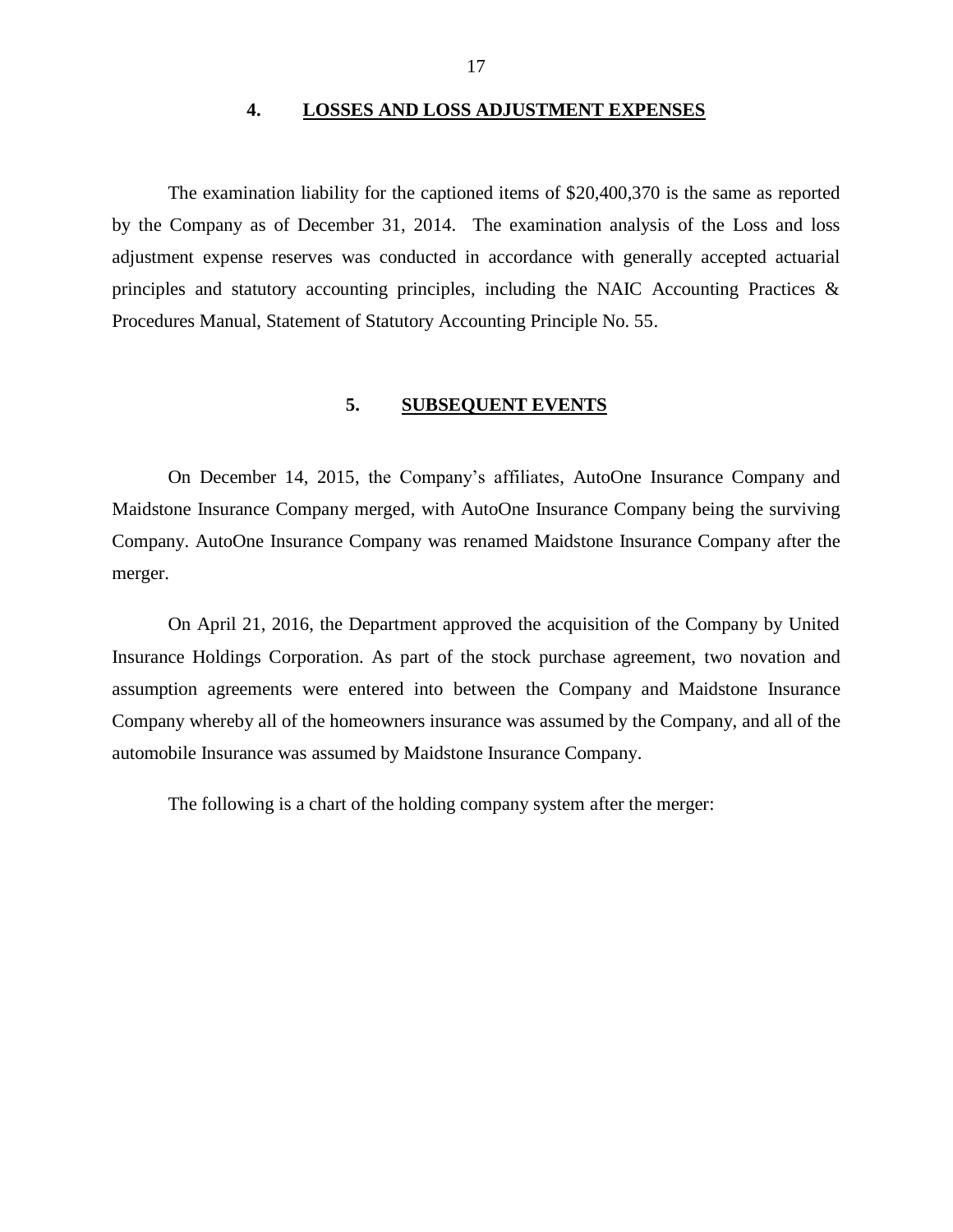

### <span id="page-19-0"></span>**6. COMPLIANCE WITH PRIOR REPORT ON EXAMINATION**

The prior report on examination contained 8 recommendations as follows (page numbers refer to the prior report):

#### ITEM PAGE NO.

5

6

#### A. Management

 It is recommended that the Company hold an annual stockholders' meeting for the purpose of electing its board of directors, pursuant to Article II, Section 1 of its amended and restated By- Laws, Section 6(b) of its Charter and Article 6, Section 602(b) of the Business Corporation Law.

The Company has complied with this recommendation.

#### Committee Meetings

It is recommended that the Company comply with Article IV of its By-Laws by keeping the minutes of its scheduled committee meetings as well as holding the required number of committee meetings.

The Company has not complied with this recommendation. A similar comment is made in this report.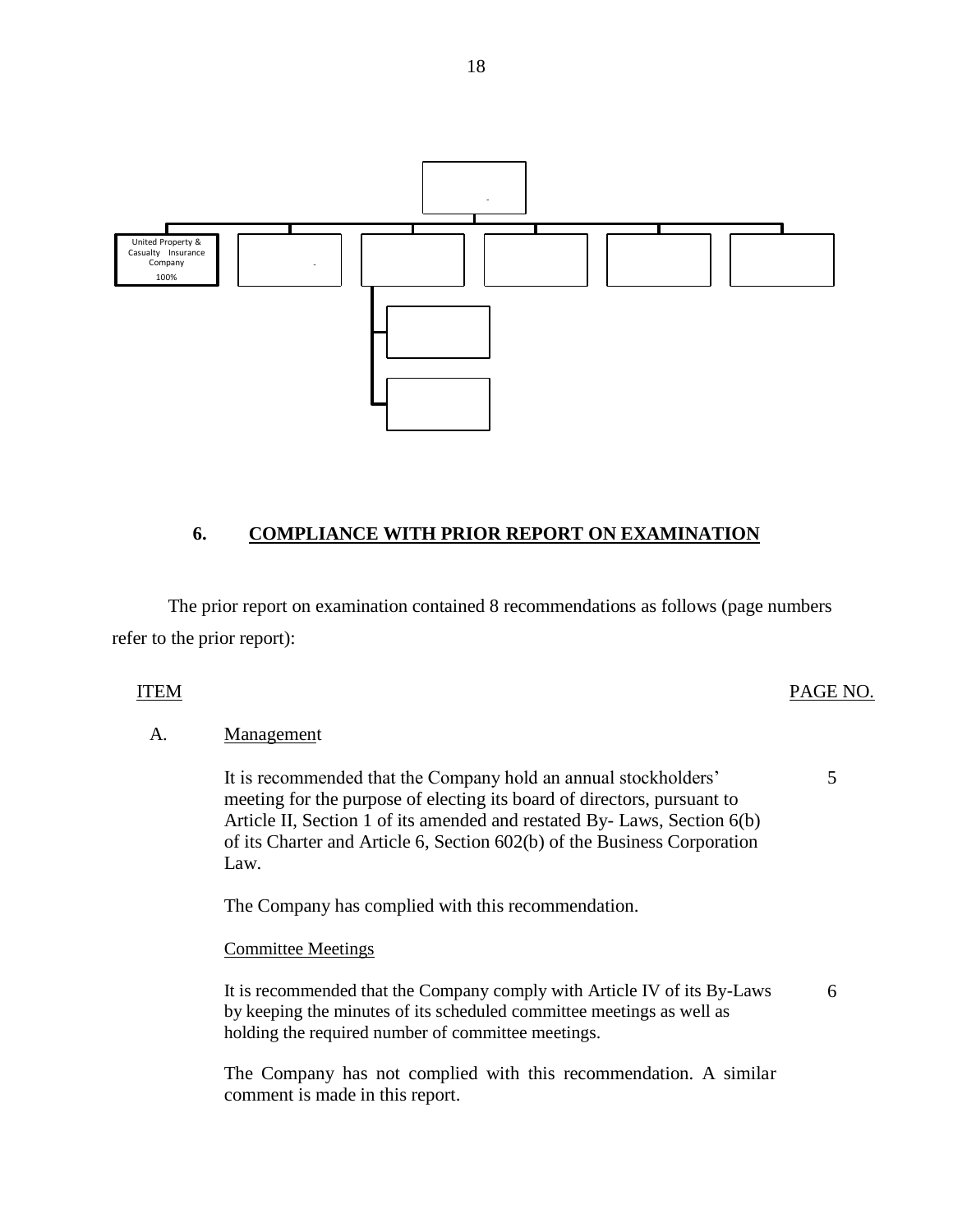Conflict of Interest Policy

| i.        | It is recommended that the Conflict of Interest Statement be amended to<br>include the Company's directors.                                                                                                                                  | 6  |
|-----------|----------------------------------------------------------------------------------------------------------------------------------------------------------------------------------------------------------------------------------------------|----|
|           | The Company has complied with this recommendation.                                                                                                                                                                                           |    |
| ii.       | It is recommended that the Company require its officers, directors and key<br>employees to complete and sign the Conflict of Interest Statements on an<br>annual basis and retain them in its files.                                         | 6  |
|           | The Company has complied with this recommendation.                                                                                                                                                                                           |    |
| iii.      | It is further recommended that the completed and signed Conflict of Interest<br>Statements be provided to the Company's board of directors annually and<br>that the minutes of the board of directors' meetings acknowledge their<br>review. | 6  |
|           | The Company has complied with this recommendation.                                                                                                                                                                                           |    |
|           | Code of Ethics                                                                                                                                                                                                                               |    |
|           | It is recommended that the Company adopt a code of ethics policy.                                                                                                                                                                            | 7  |
|           | The Company has complied with this recommendation.                                                                                                                                                                                           |    |
| <b>B.</b> | <b>Holding Company</b>                                                                                                                                                                                                                       |    |
|           | It is recommended that the Company file its annual holding company<br>registration statements on an annual basis and in a timely manner pursuant<br>to the provisions of Part 80-1.4 of Department Regulation 52.                            | 10 |
|           | The Company has complied with this recommendation.                                                                                                                                                                                           |    |
| $C$ .     | <b>Accounts and Records</b>                                                                                                                                                                                                                  |    |

**Custodian** 

It is recommended that the Company amend its custodial agreement to include provisions pursuant to the NAIC Financial Condition Examiners Handbook guidelines in order to ensure the necessary safeguards for its assets. 12

The Company has complied with this recommendation.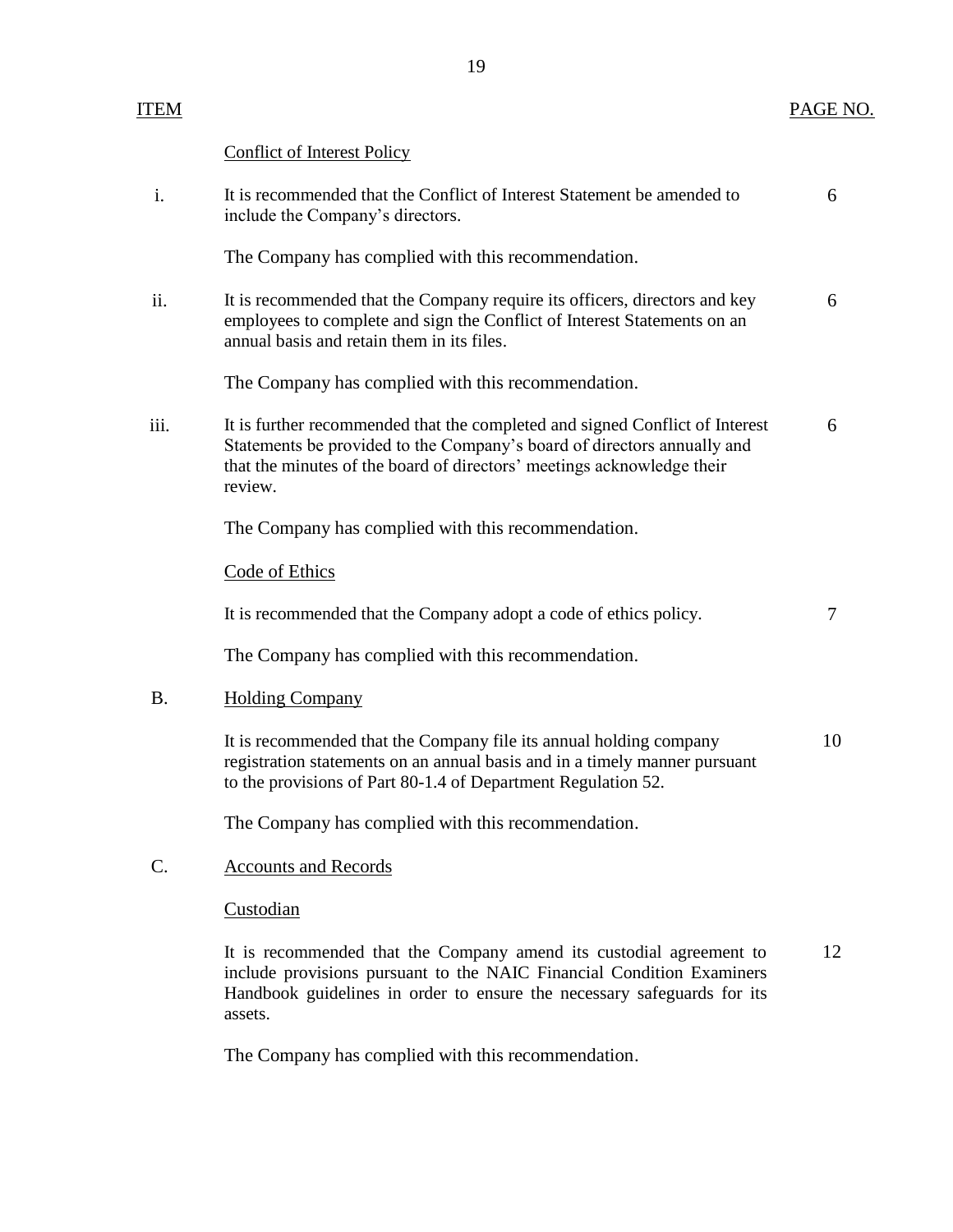## <span id="page-21-0"></span>**7. SUMMARY OF COMMENTS AND RECOMMENDATIONS**

| ITEM           |                                                                                                                                                                                               | <b>PAGE</b><br>NO. |
|----------------|-----------------------------------------------------------------------------------------------------------------------------------------------------------------------------------------------|--------------------|
| A.             | <b>Management</b>                                                                                                                                                                             |                    |
|                | <b>Committee Meetings</b>                                                                                                                                                                     |                    |
|                | It is recommended that the Company maintain minutes of its scheduled<br>Committee meetings as required by Article IV of its Amended and<br>Restated By-Laws.                                  | 5                  |
| <b>B.</b>      | <b>Accounts and Records</b>                                                                                                                                                                   |                    |
| $\mathbf{i}$ . | <b>Classification of Loss Adjustment Expenses</b>                                                                                                                                             |                    |
|                | It is recommended that the Company properly classify salaries paid to<br>claims department employees as A&O expenses, in accordance with<br>SSAP No. 55.                                      | 12                 |
| ii.            | Reclassification between Income and Surplus Accounts                                                                                                                                          |                    |
|                | It is recommended that the Company be guided by SSAP No. 102 and<br>ensure that accrued pension costs are properly reported in all its future<br>annual statements filed with the Department. | 12                 |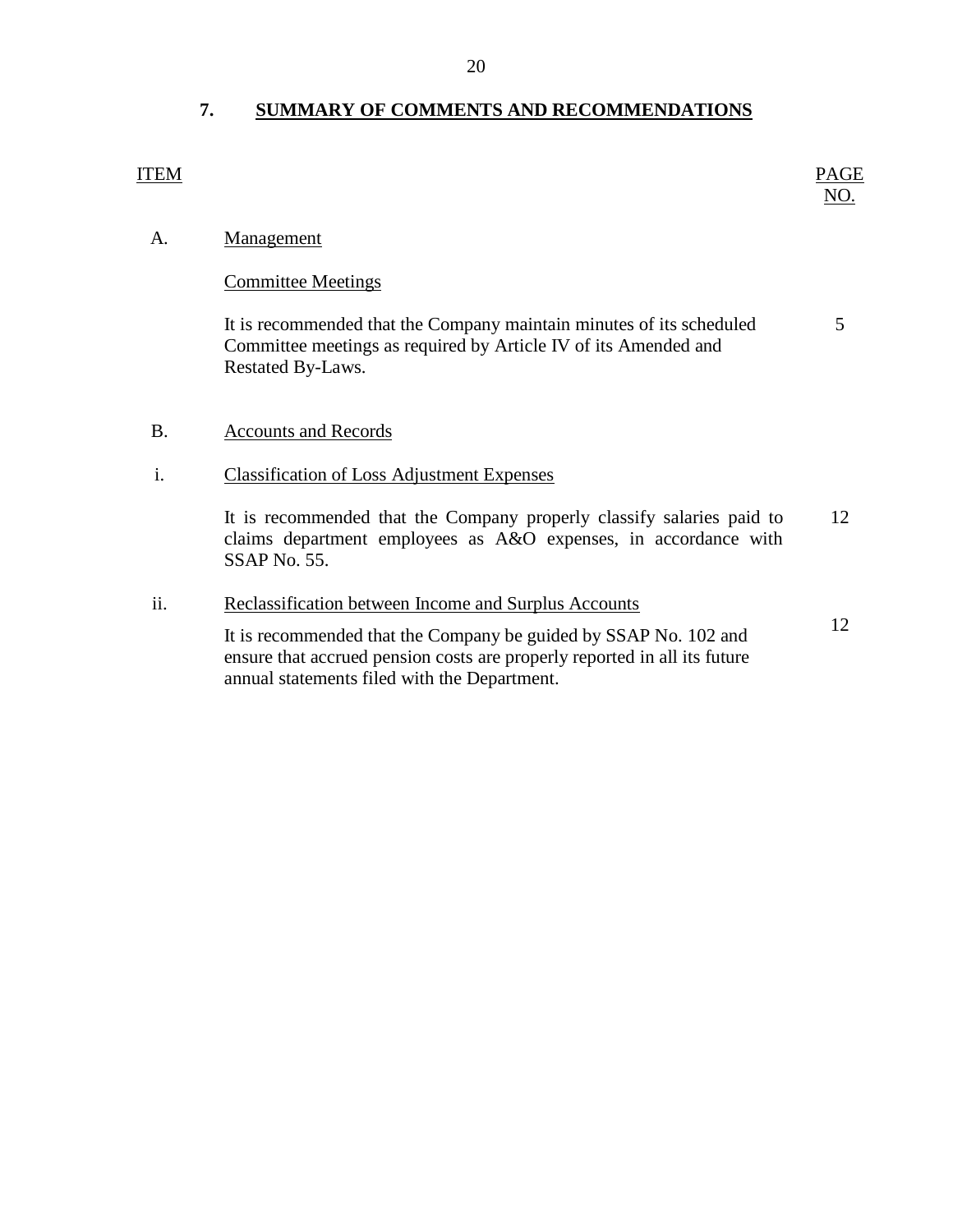Respectfully submitted,

Moses Egbon, CFE Associate Insurance Examiner

### STATE OF NEW YORK ) )ss: COUNTY OF NEW YORK )

MOSES EGBON, being duly sworn, deposes and says that the foregoing report, subscribed by him, is true to the best of his knowledge and belief.

Moses Egbon

Subscribed and sworn to before me

this  $\qquad \qquad$  day of  $\qquad \qquad$  2016.